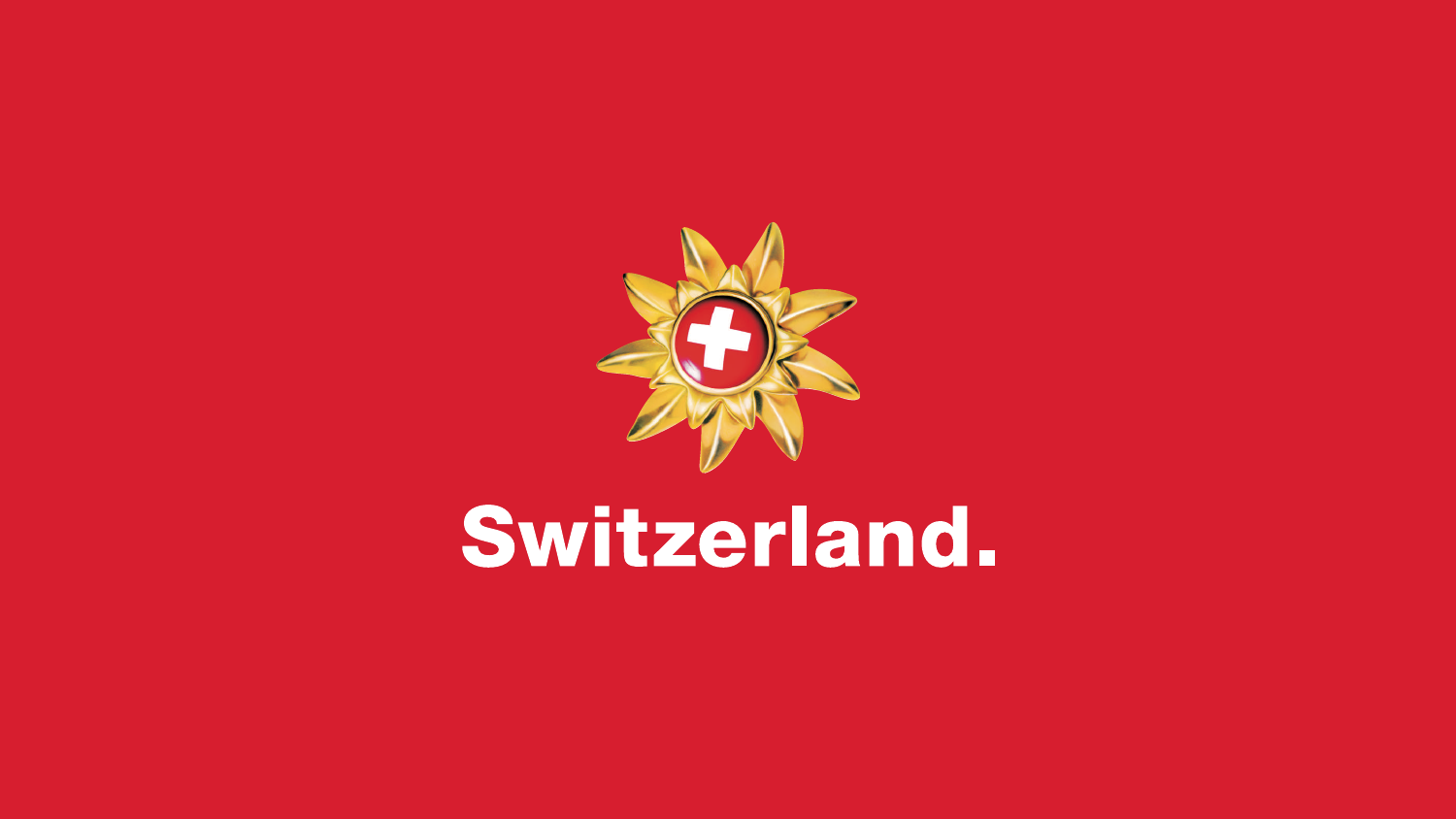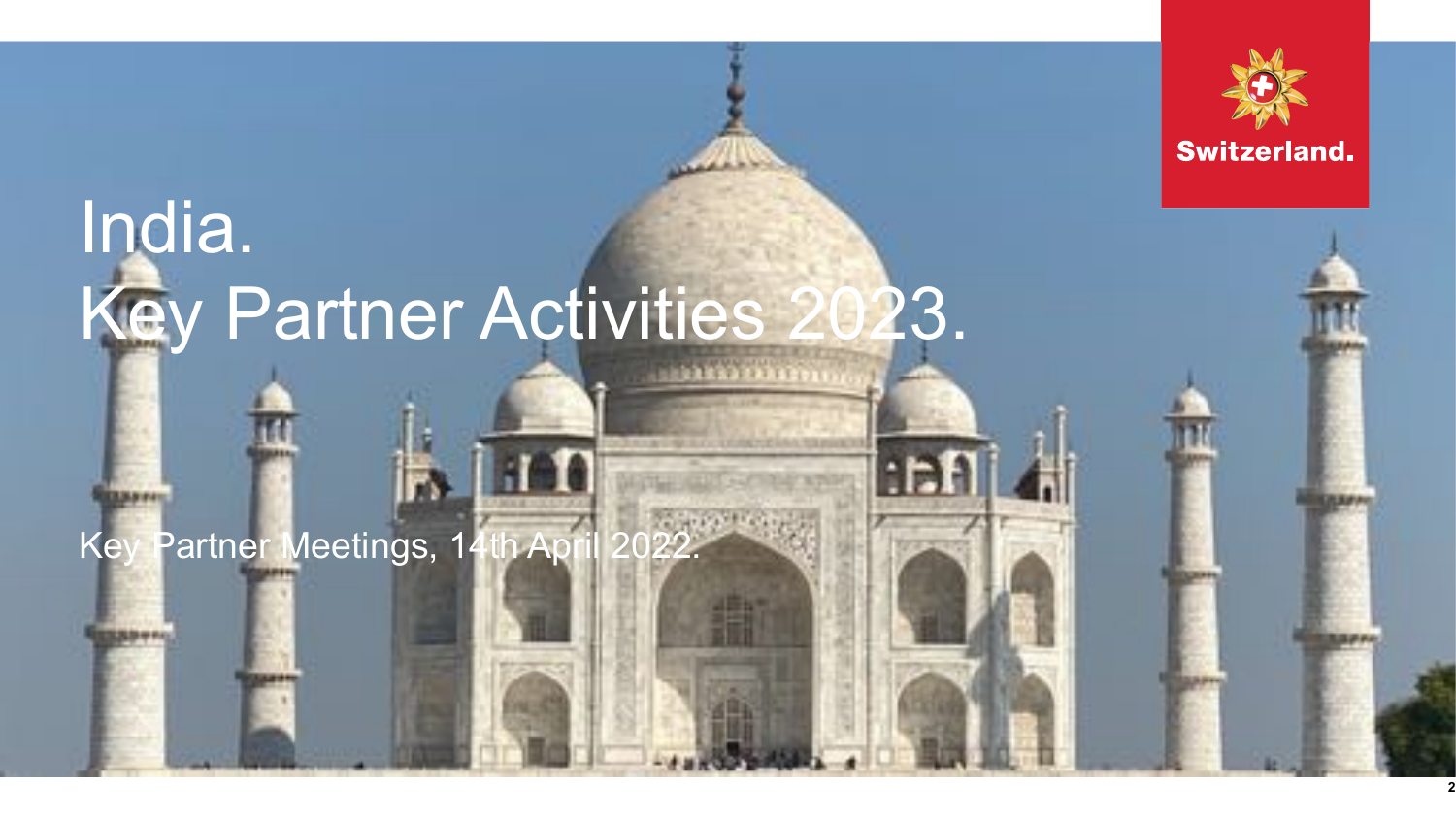#### Overview: Post Covid Travel from India.



- § Indians love to travel and have been unable to travel outside of India in the last two years since most countries opened to India only post August 2021 and before Omicron.
- § Our target segment the rich and the uppermiddle class have mostly not been hit badly economically by the pandemic. Most of the upwardly mobile younger Indians have been able to save money since they could not travel overseas and shop abroad.
- § Indians have explored India much more in the last two years and both luxury as well as winter travel has seen an uptick.
- The last two years have been the hottest years in the world making the Indian summers even more uncomfortable and making cooler climes of Europe look even more attractive to Indians.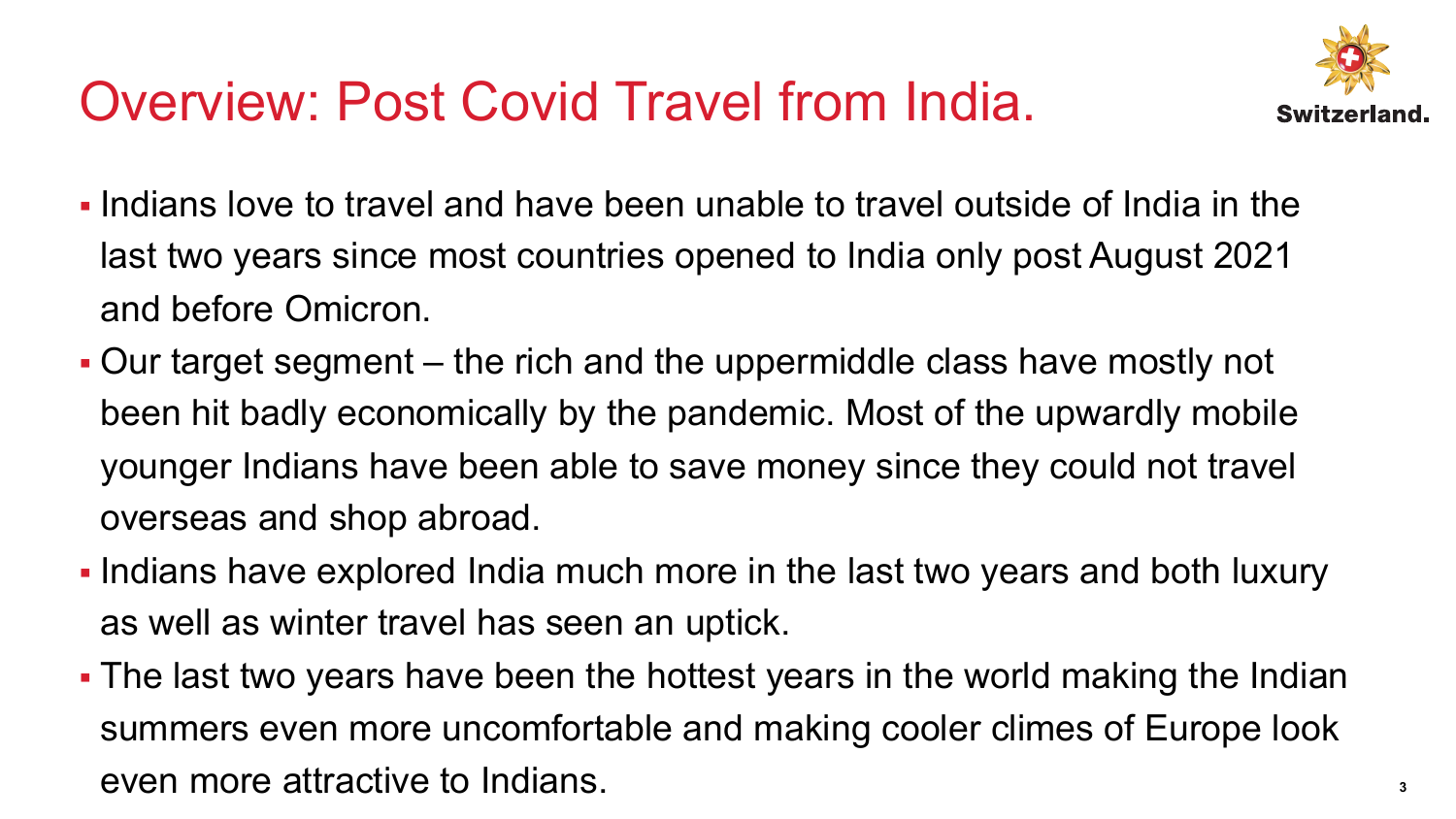#### Overview: Post Covid Travel from India.



- There is a shift in the thinking of the younger generation both millenials as well as Generation Z all have started living more in the moment, since the future seems to be uncertain. They all want to spend the money they are making on experiences and holidays are a big part of their bucket list.
- § Regular scheduled flights have been approved by the Indian government only in March 22 which means there will be more flights as well as more seats available to indian travellers.
- § Swiss started with two flights from Mumbai in January 22 which has been increased to 4 a week and Delhi from March 22.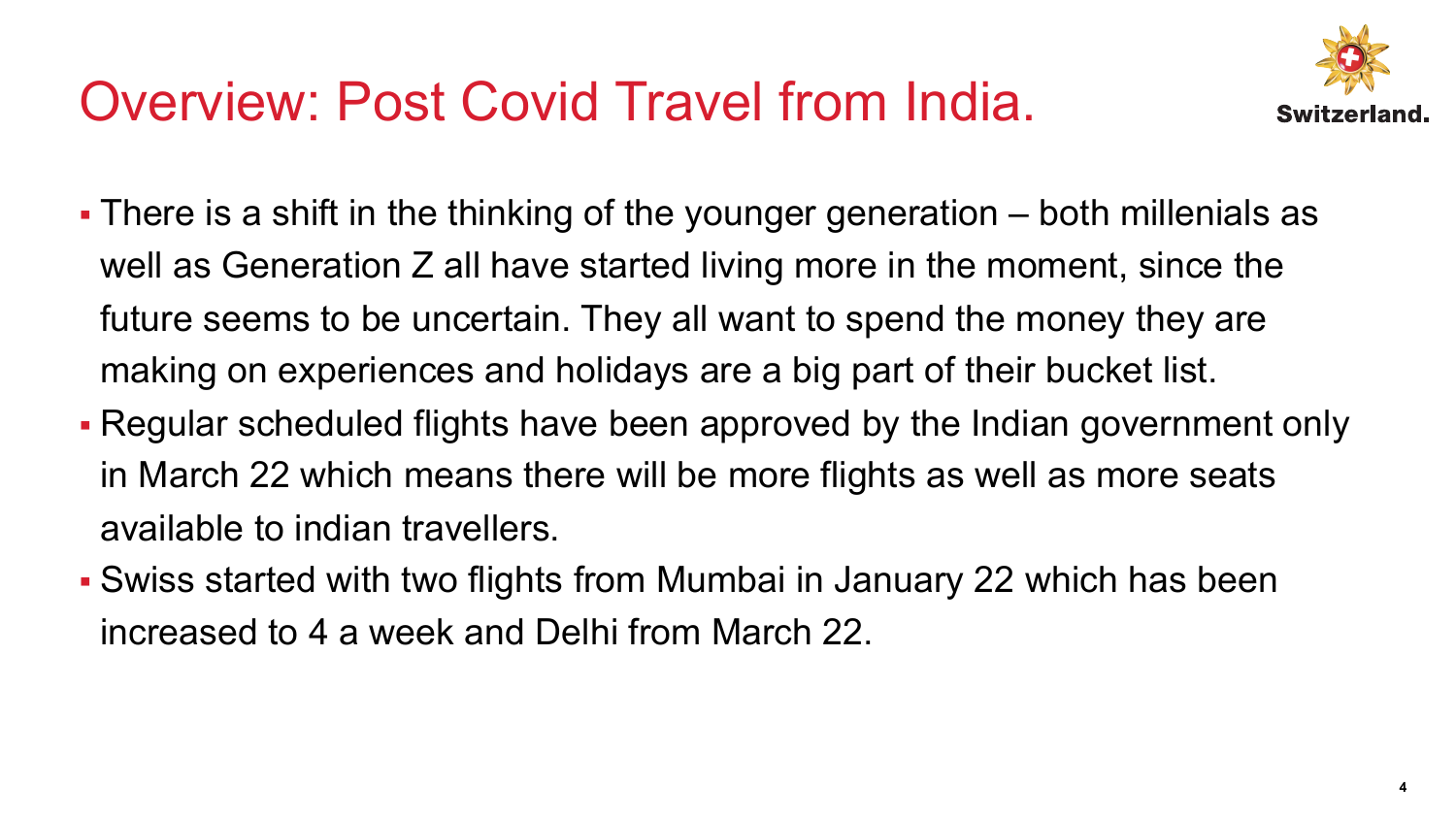

### Activities 2023.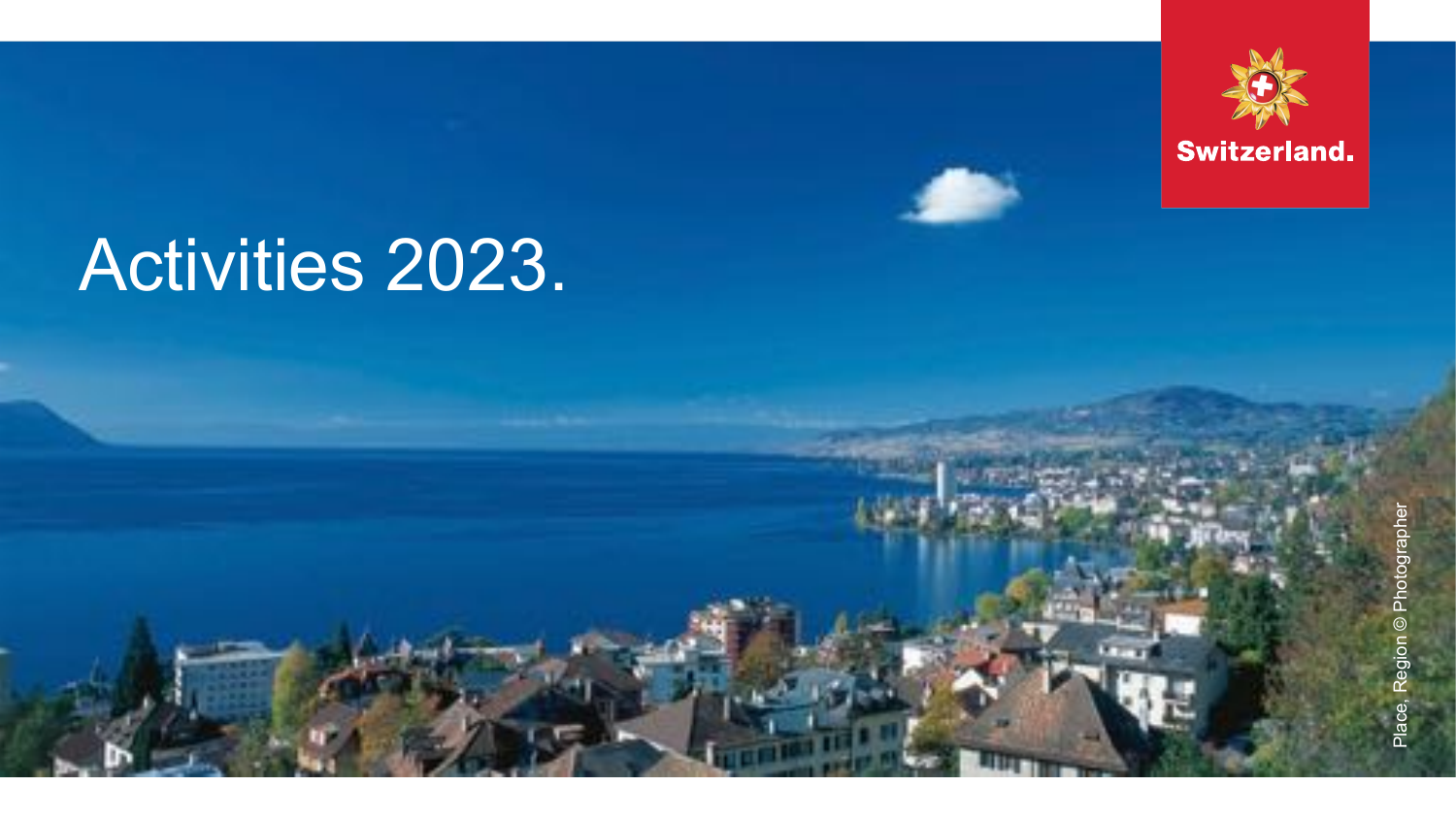### Promotion.



**Switzerland.**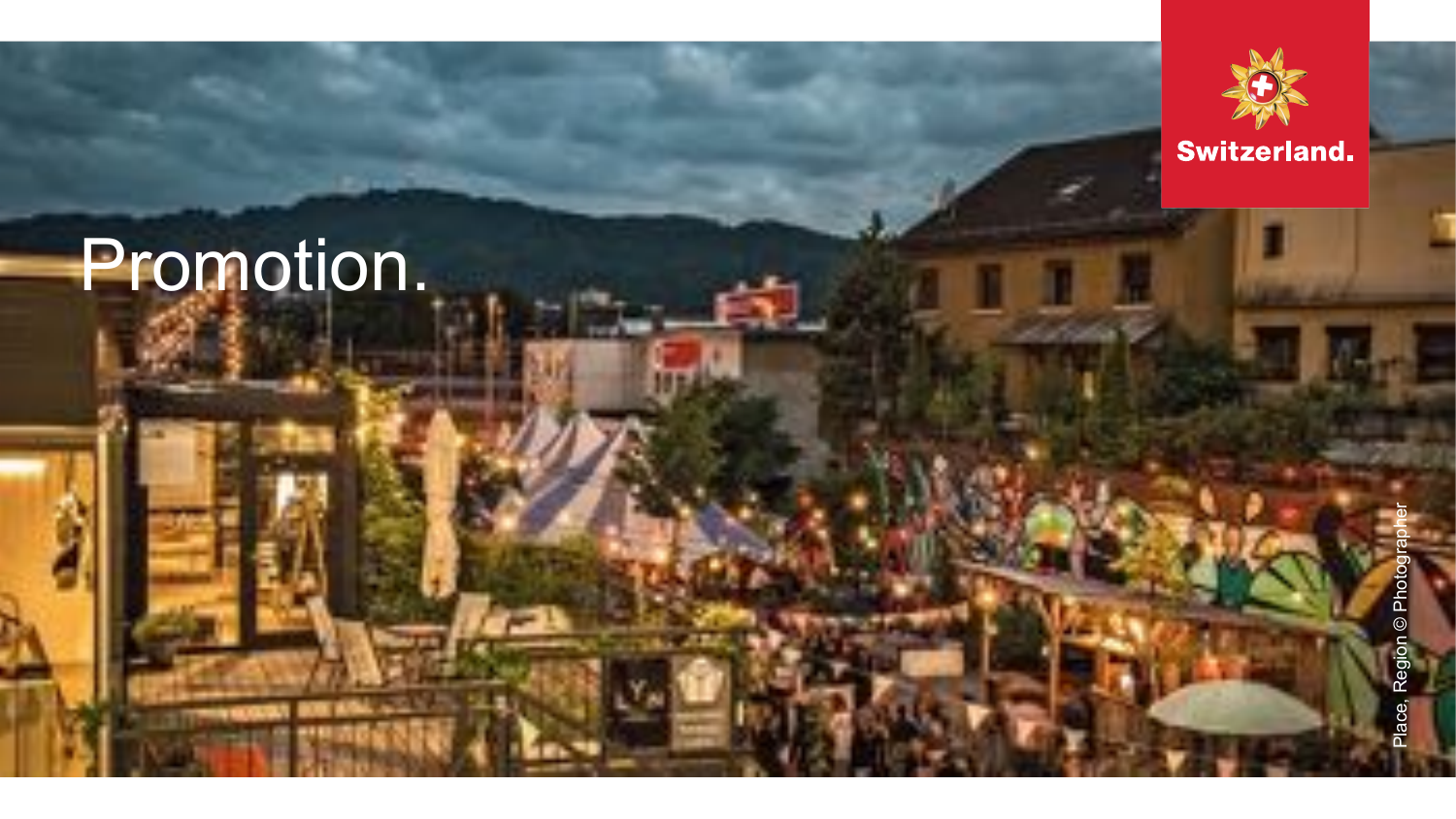

#### Promotion: B2C Event – Swiss Winter Wonderland (Working title).

- Post-Covid the need of the hour would be to create something big, something that gets our audience to engage with us directly.
- § A B2C event to showcase Swiss winter and promote Switzerland as an ideal holiday destination will lead the way to recovery.
- § For this event, a centrally located space to be converted to a mini-Switzerland experience with a typical Swiss look and feel. What the visitors could look forward to is a typical Swiss event with Chalets, Swiss cuisine and products or experiences from Switzerland.
- § This event will be a great way to integrate your destination & product offering.
- The event will be promoted via digital & promotion.
- § The audience expected: HNI & Ultra HNI
- Timing: tbd (depends on the circumstances and regulations in force)
- § Budget: CHF 10'000.- for participation onwards (possible tailor-made packages including digital, print or Social Media campaigns, etc. based on partner budget availability) **<sup>7</sup>**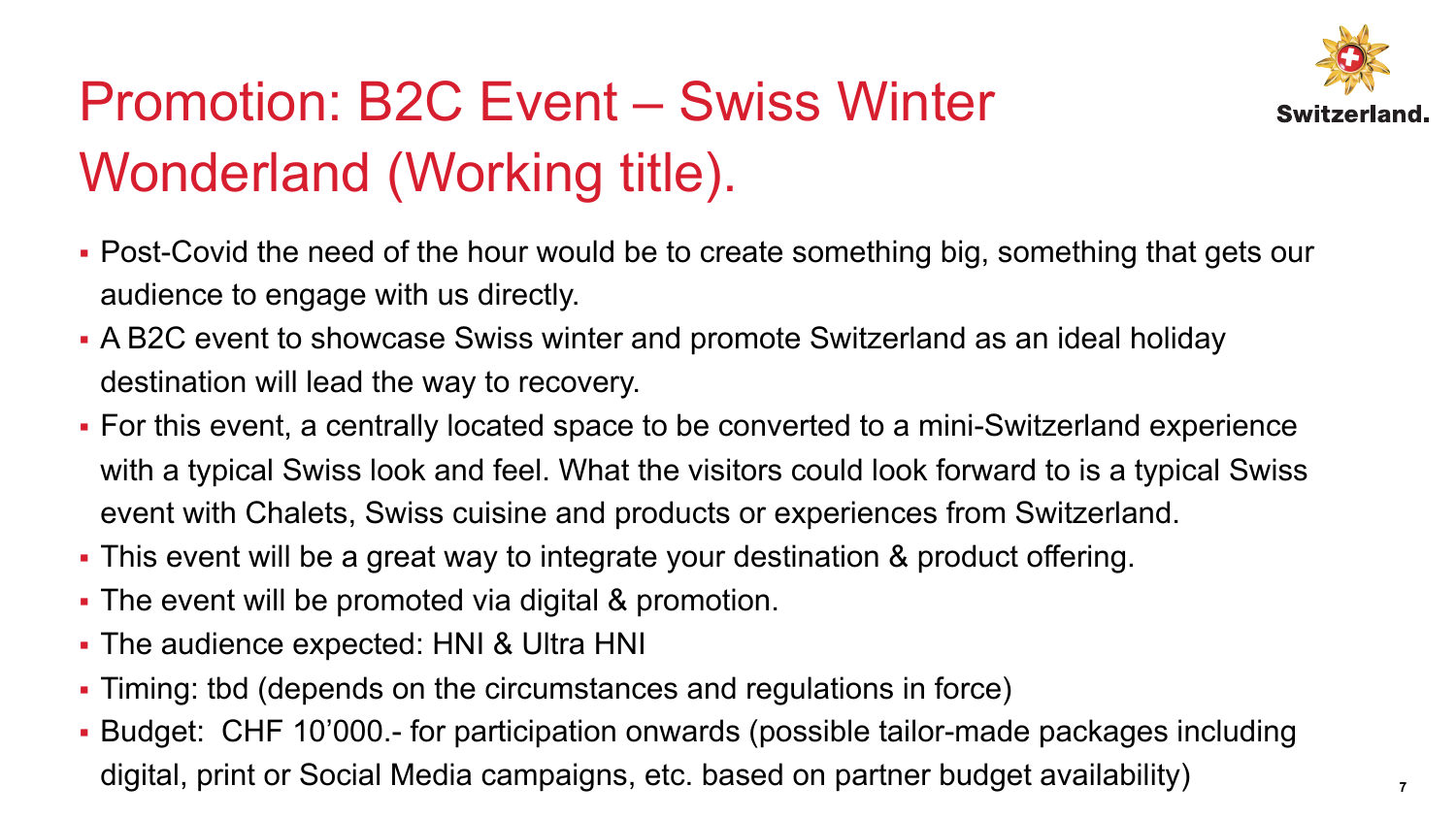#### Options for Partners:



- Manned booths with physical presence of up to 2 partner, options to show films, interact with visitors, decorate to showcase destination as well as get dedicated space in digital and other media – from CHF 20'000
- § Unmanned booths options to show films/interactive media as well as showcase the booth with décor from destination as well as get presence on digital and other media. – from CHF 10'000
- § Passive presence Have brochures, show films as a part of the ST booth and be a part of overall communication of Switzerland tourism for the event – CHF 5'000.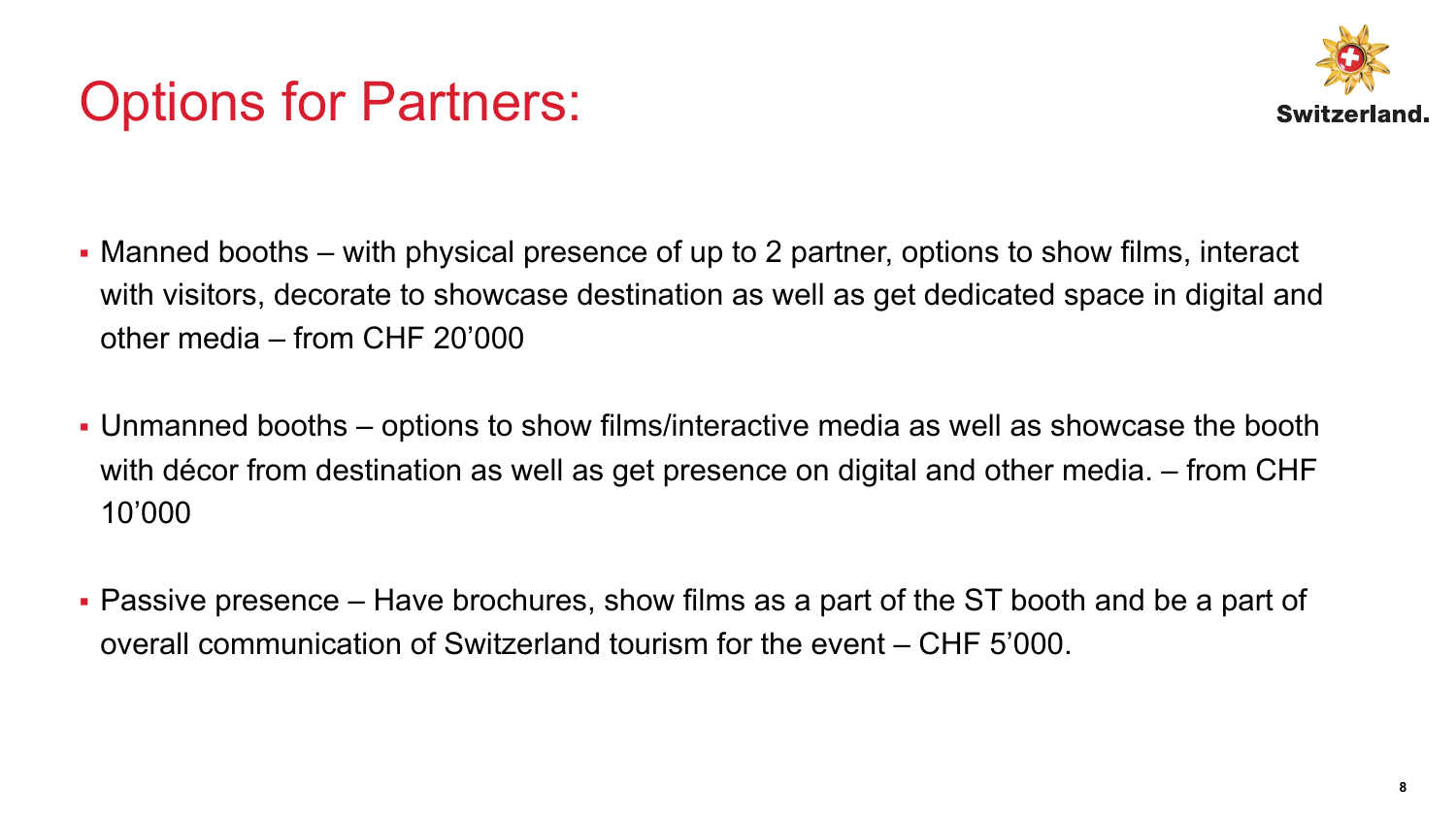#### Promotion: Exclusive destination campaign.



- § Based on partner content relevant to the Indian market, we create a campaign exclusively dedicated to the destination.
- The content distribution includes:
	- **≽Premium digital inventories of top online publishers such as Yahoo, Rediff, NTDV, Inshorts** and India Times
	- ØPaid Social Media: 4 boosted posts on Facebook and Instagram
	- **▶4 Advertisements in Lifestyle and/or Travel Magazines**
- § Budget: CHF 15'000.-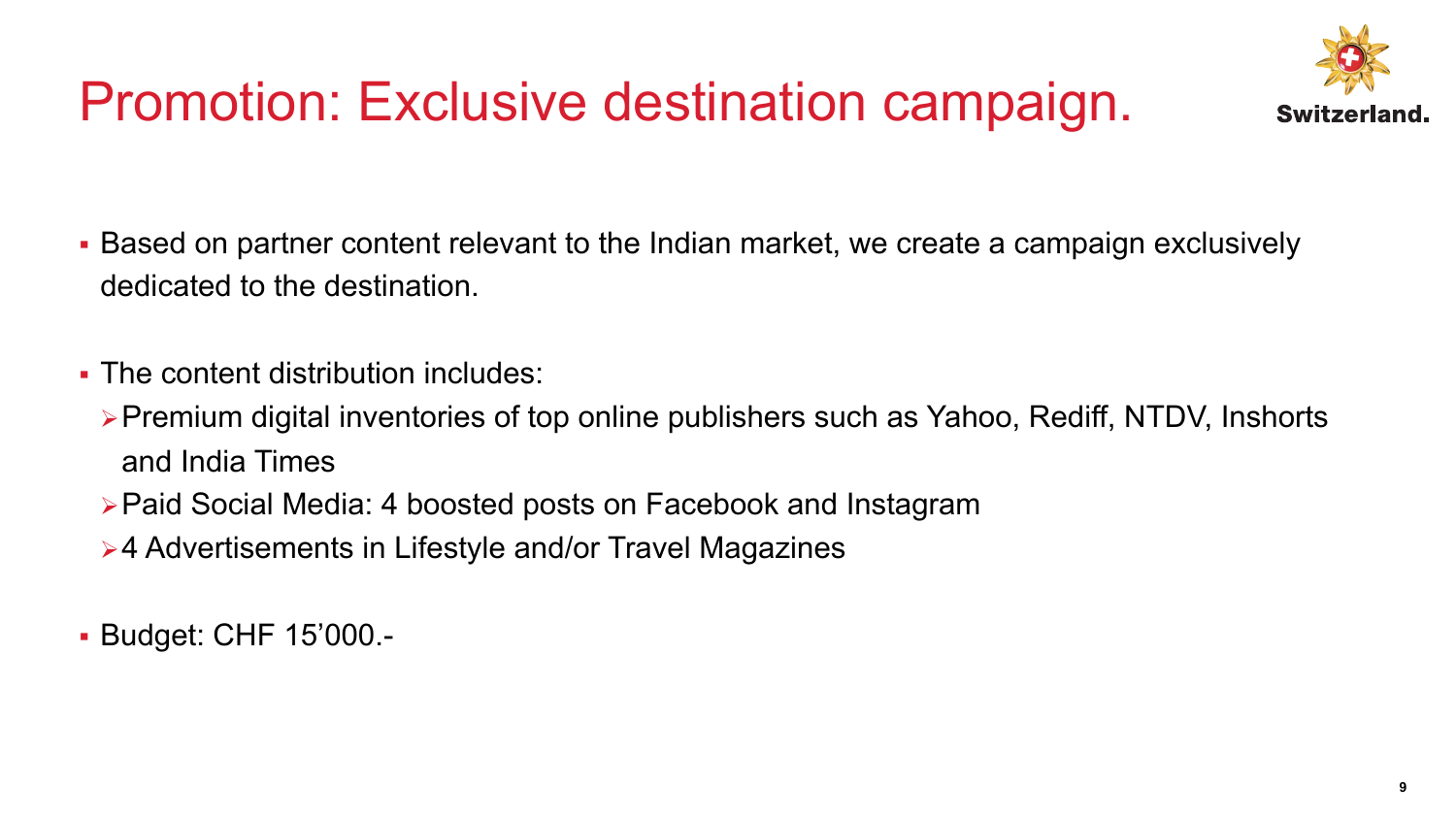#### Promotion: Advertisements and Advertorials.



- The partner can benefit from our negotiated high-volume discount with premium magazines: Conde Nast, Vogue, GQ, Travel + Leisure, National Geographic, India Today, etc.
- § Based on the partner's content, we choose the most suitable platform to spread the content to the most appropriate audience
- § 4 advertisements or Advertorials in total
- § Budget: CHF 6'000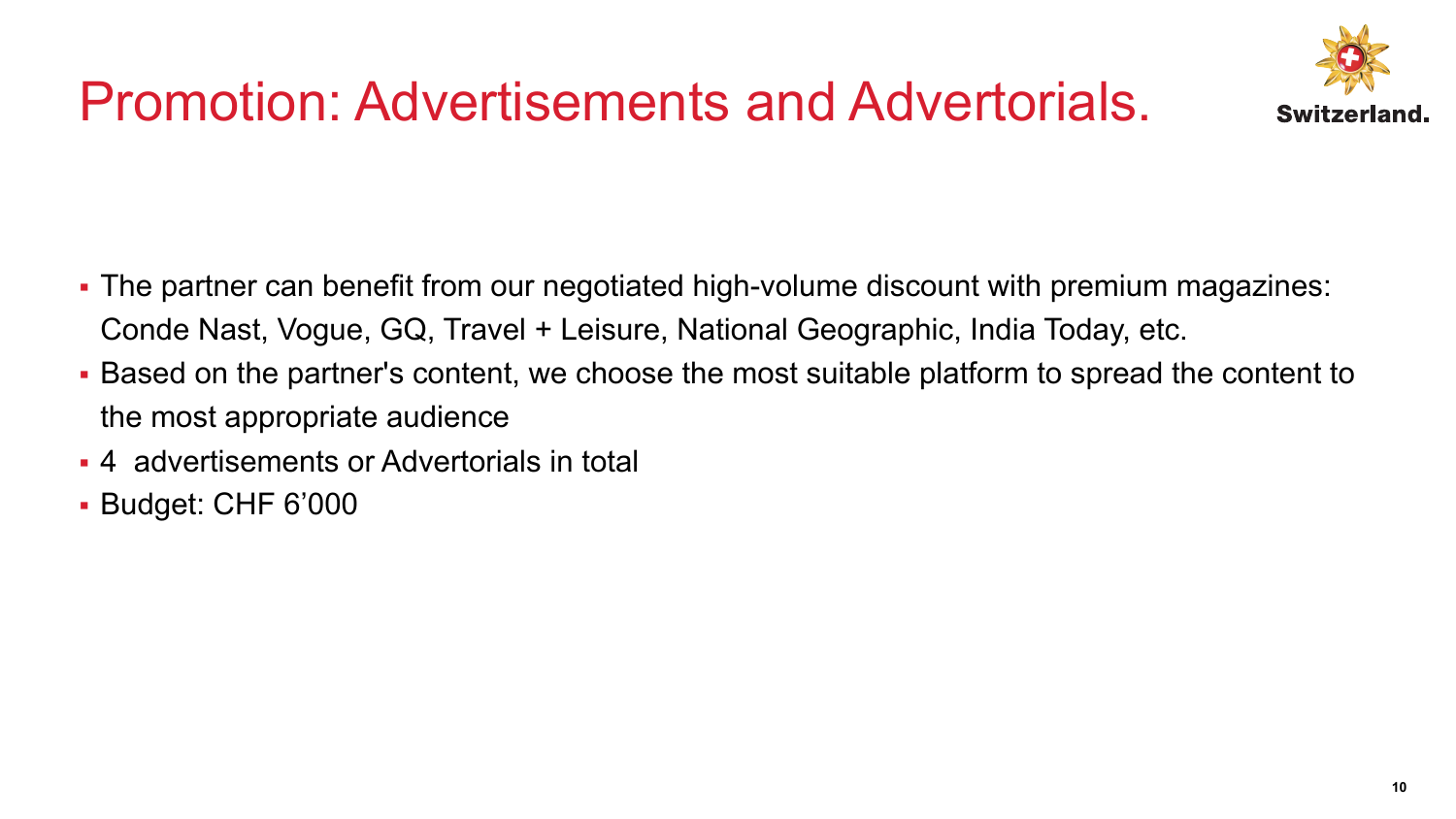#### Promotion: Digital hoarding at Mumbai/Delhi airports.

**Switzerland** 

- Mumbai and Delhi airports are amongst the busiest airports in the world
- Most passengers are in our target audience and used to travelling
- We target the passengers in the domestic terminals to focus on Indians travelers
- Digital inventory is available in both airports videos create more traction than stills.
- § Average footfalls per day 800,000 per day
- Cost for a 15 day promotion CHF 20,000

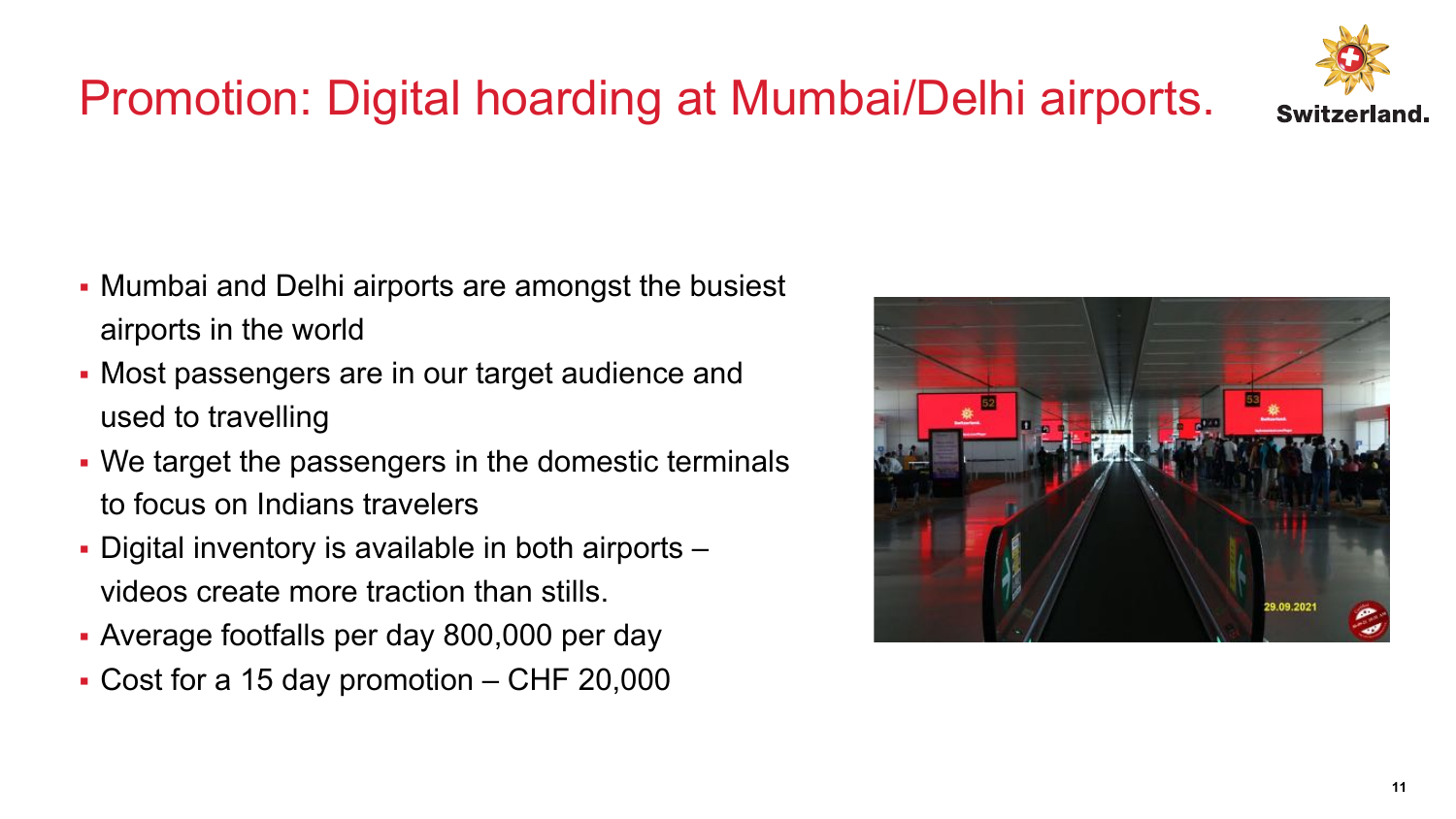

# Key Media Management (KMM).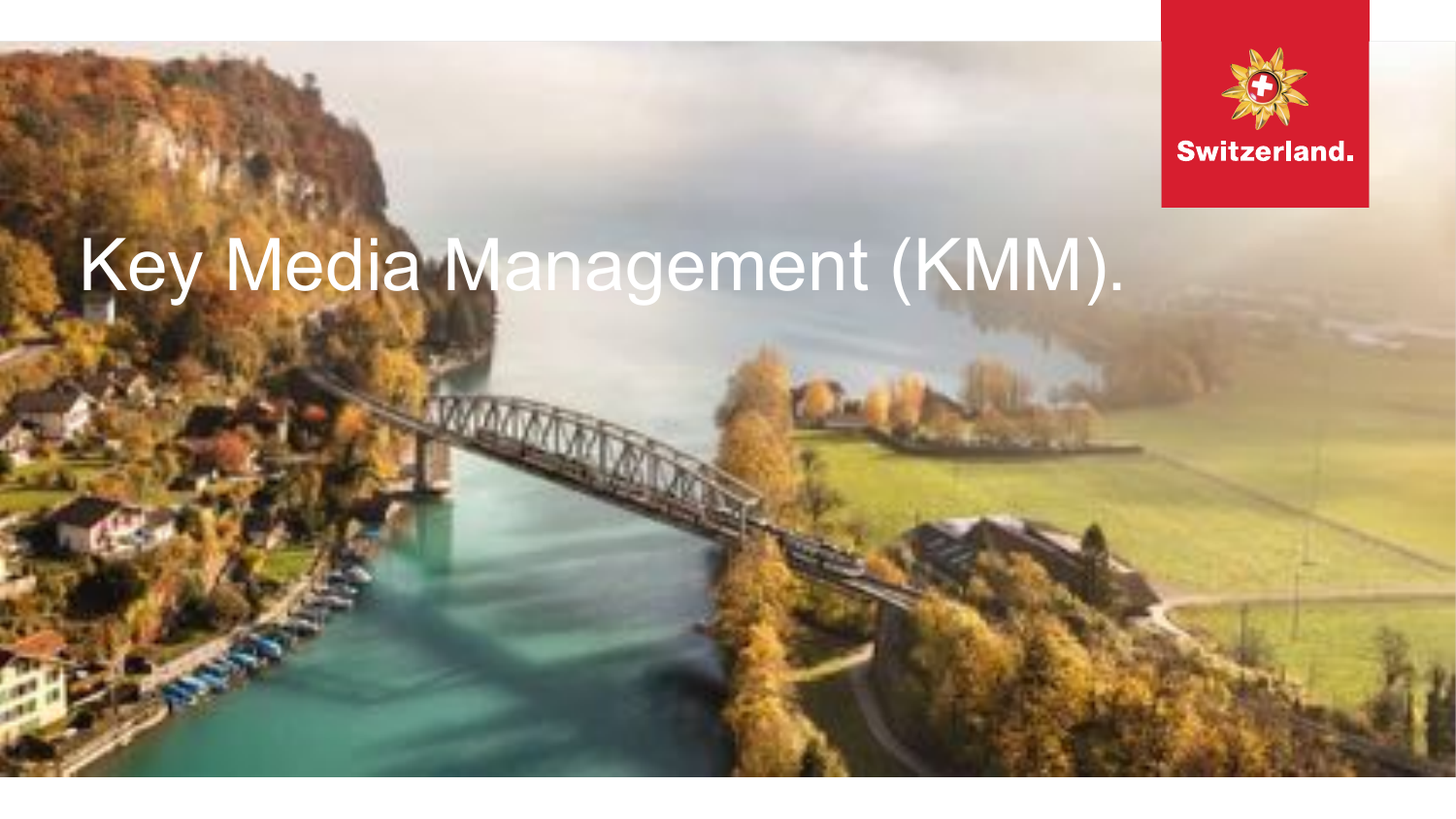#### The Media overview in India.



- § The media in India is highly fragmented. Big newspapers and magazines don't have a dedicated travel section. Most travel articles come from freelance journalists. Online publications usually carry sponsored travel articles.
- The only travel journalists who are actually employed are those working for travel magazines. In the last year, one of our favourite travel magazine Lonely Planet is no longer existing, National Geographic Traveller has gone digital only, Conde Nast Traveller has gone quarterly and only Travel + Leisure continues in the same way as in 2019.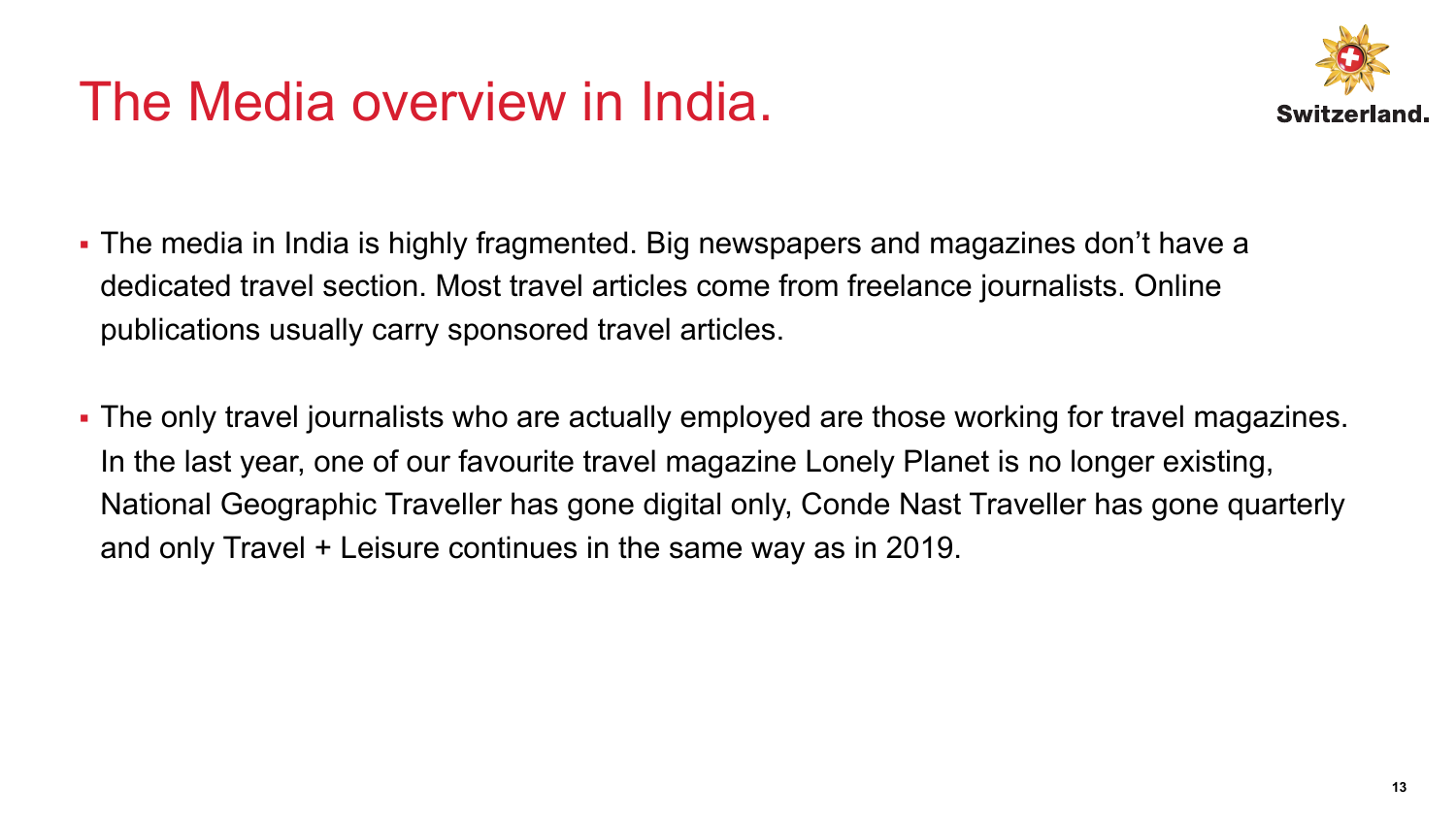### KMM: Popular Hindi news channel show.



- § 1 episode, ca. 20 minutes of coverage, during a travel or lifestyle program on a popular Hindi news channel
- The project allows us to guarantee high viewership appealing to the mass market
- The programme is hosted by a TV celebrity
- § Additional promotion on social media handles of ST India, TV Channels and TV host
- § Organic media coverage of destination due to interest in TV host.
- § Budget: CHF 25'000.-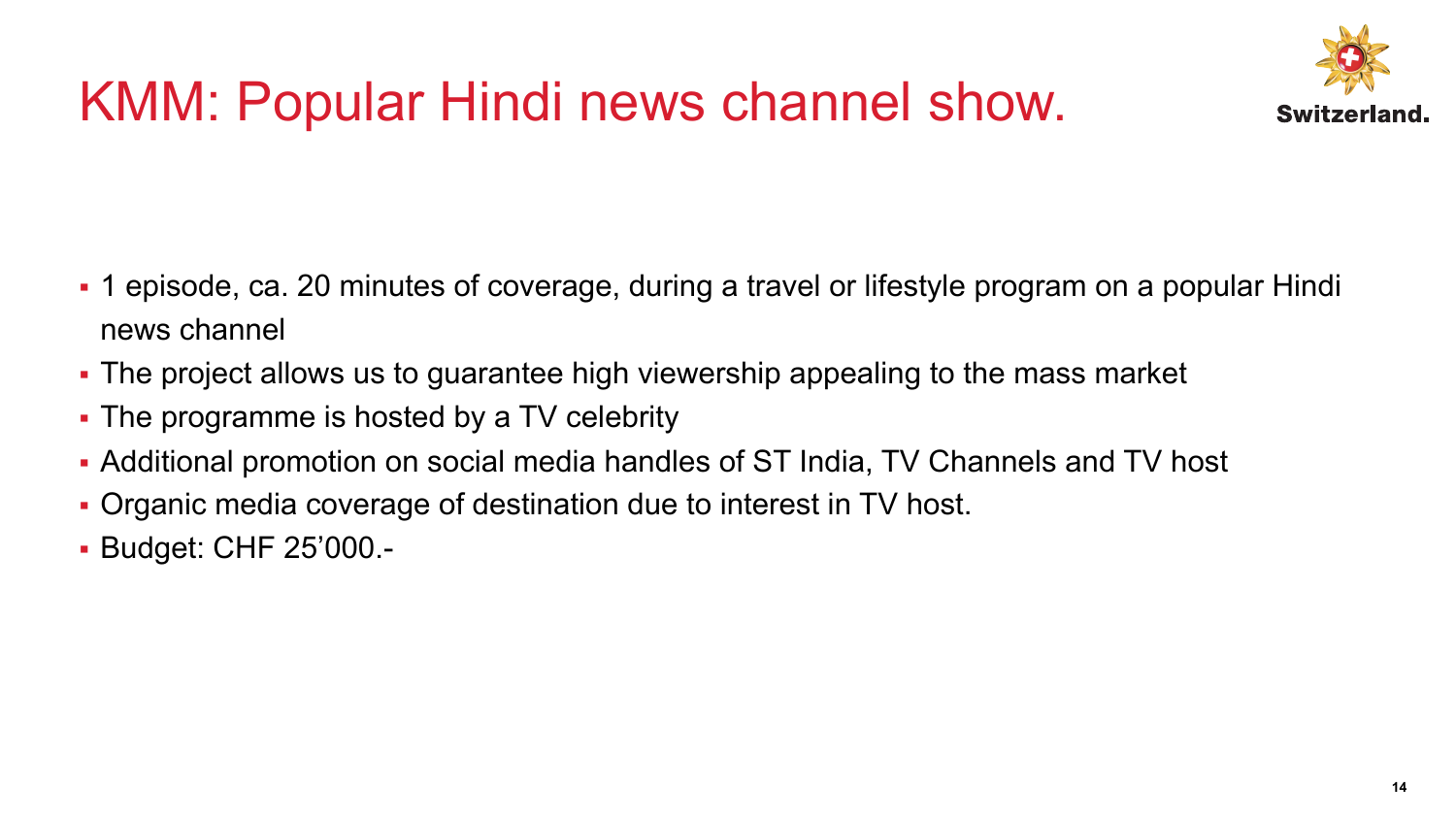#### KMM: Mini Media/Influencer Summit.



- § A mini summit consisting of journalists and influencers from different genres i.e. lifestyle, travel, freelance etc., will be organized to cover destinations within Switzerland.
- This event will give a sense of assurance to our audience on travelling to Switzerland is safe.
- The two packages available for this event are:
- **► Host destination:** 
	- Host destination to cover a welcome dinner and a 1-day stay for the group.
	- Guaranteed posts/coverage by all the influencers/journalists.
- **► Post Destination:** 
	- To cover a 2-day stay for the selected few journalists/influencer that opt for that particular destination as their post-trip.
	- Guaranteed posts/coverage by all the influencers/journalists Budget Host destination: CHF 10'000.- + hosting Budget Post Destination: CHF 3'000.- + hosting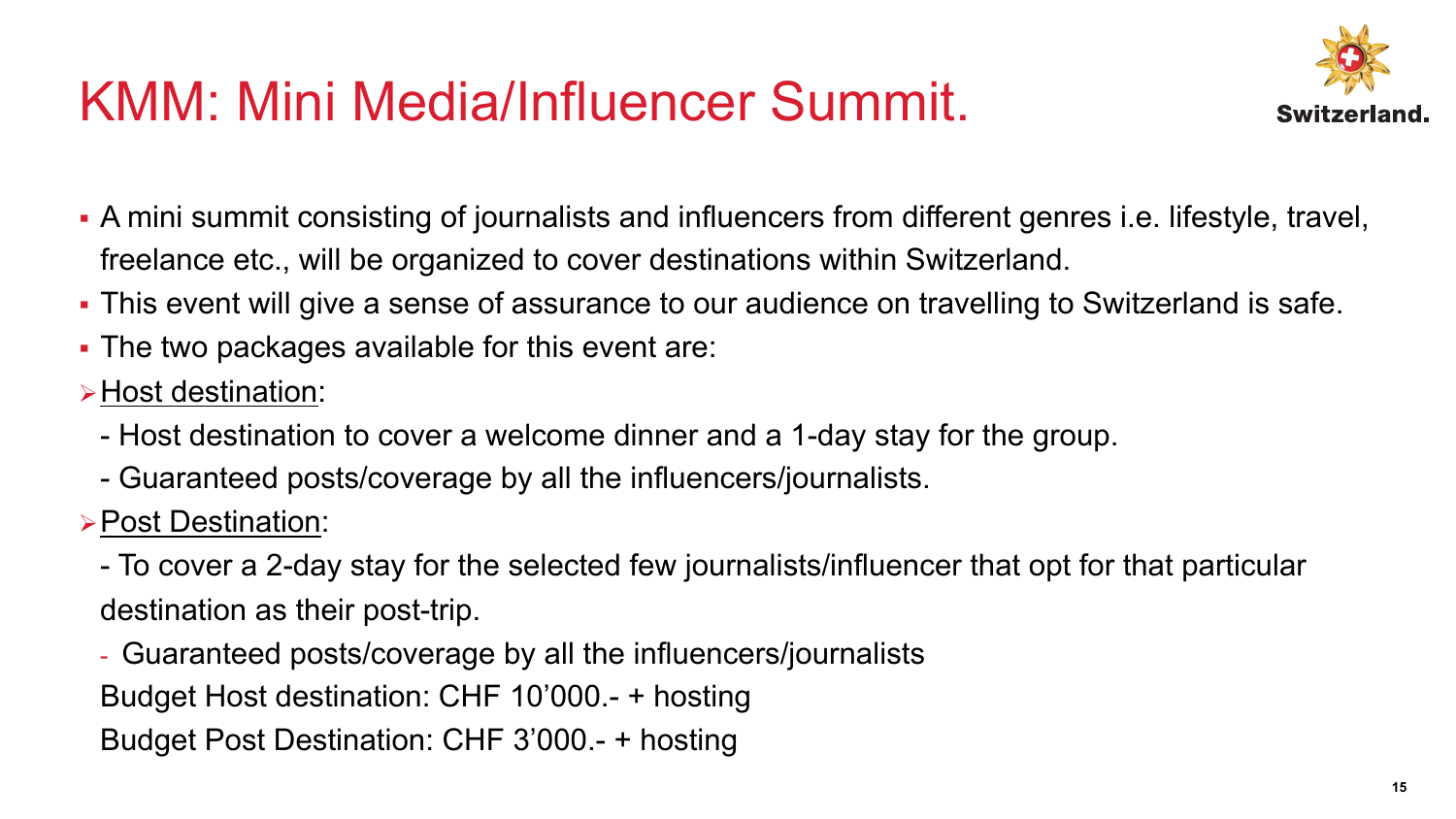#### KMM: Influencer/Content creator trips.



- § Niche influencers have the most loyal followers categories like travel, luxury, food, wine and photography are the best suited for promoting Switzerland.
- § Post Covid, the better content creators have expanded their influence as their followers have had more time to check out their recommendations.
- § As a result, content creators have become more professional, their content is of better quality and therefore they are more expensive.
- § Cost per campaign CHF 6'000 + hosting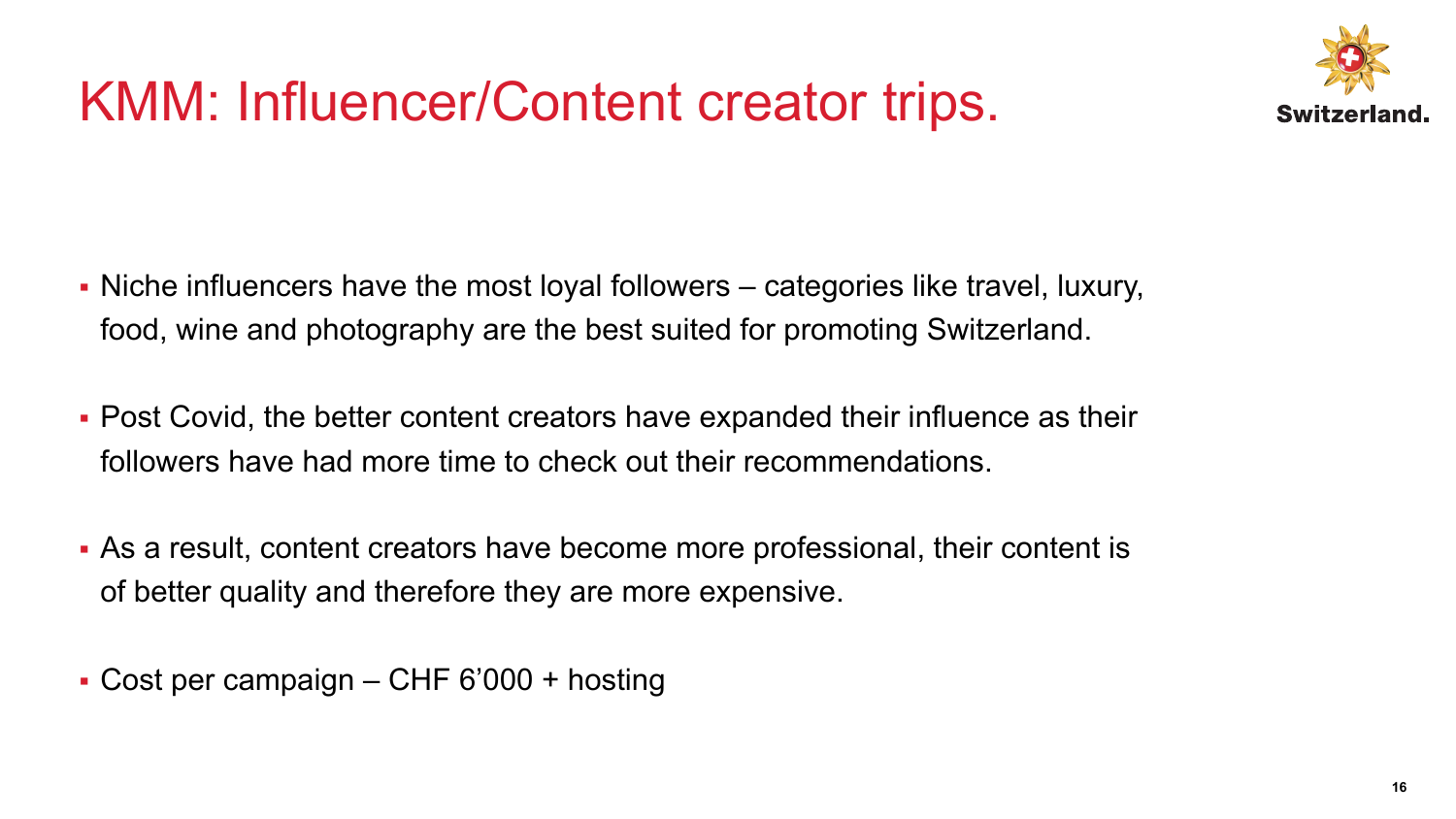

### Key Account Management (KAM).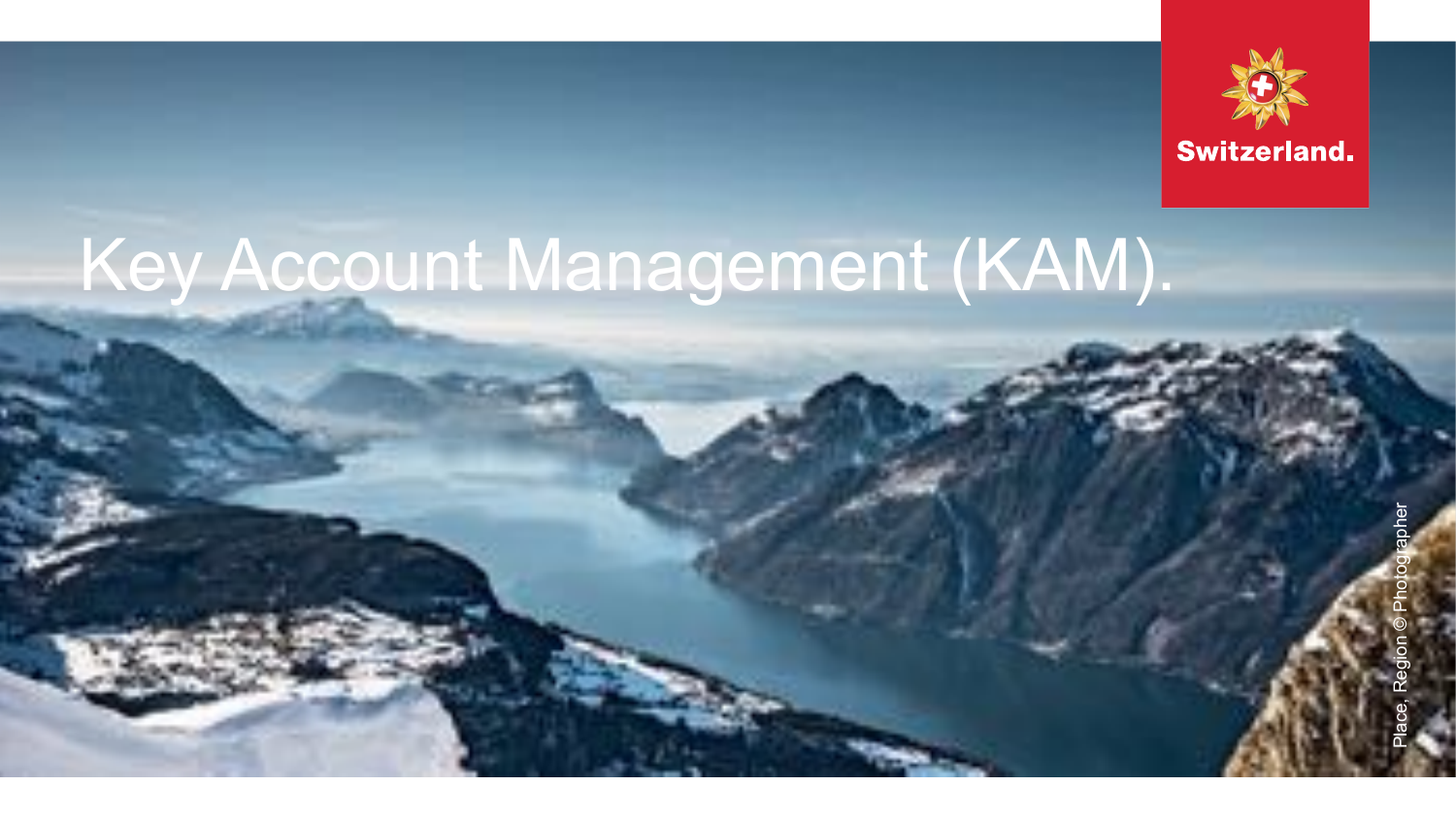#### The Travel Trade situation in India.



- Travel trade still handles the majority of outbound travel from India, followed by OTAs.
- Indian travel trade is highly fragmented with a varying percentage of outbound business to **Switzerland**
- Fewer tour operators with a pan-India presence.
- Regional players who are more in sync with their regional market.
- Retail agencies with their own loyal clientele
- Wholesalers/DMCs.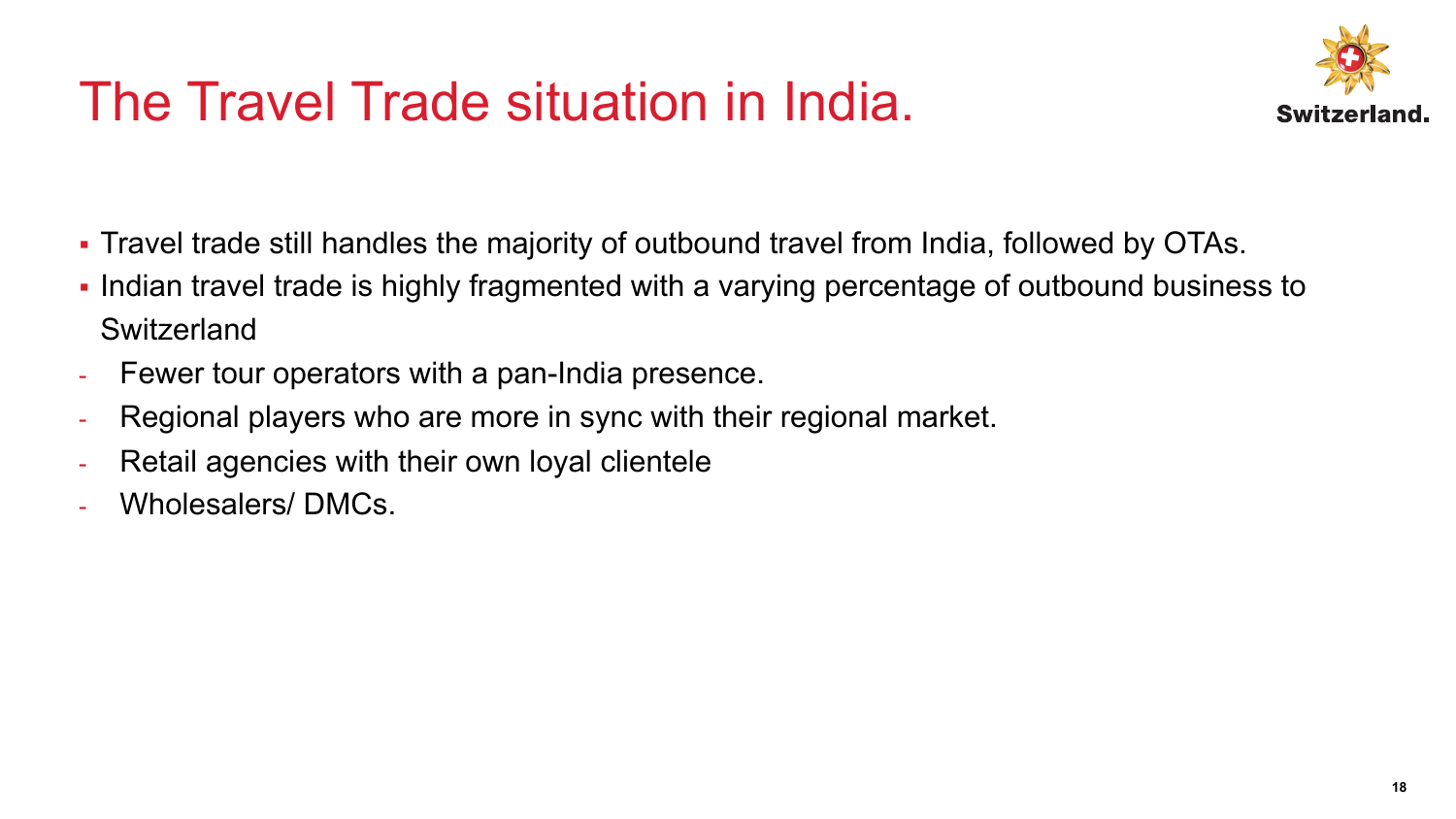#### Post Covid-19 – Travel Trade Expectations.



- § Post Covid-19, it is expected that reliance on travel agents will increase.
- § Switzerland's reputation as a clean, safe and hygienic destination is an advantage and should be underlined in all communications, along with the "Clean & Safe" label.
- Information about / easy access to facilities such as Covid-19 testing, travel insurance, temperature checks and treatments will be essential
- Contactless travel options will need to be enhanced: e-Swiss Travel Passes, pre-check-ins & check-outs, pre-booked attraction e-vouchers, barcode restaurant menus, contactless payments, etc.
- Increased transparency and flexibility about amendment and cancellation policies, refund processes, trip insurance inclusions, etc.
- § Special promotional offers and deals.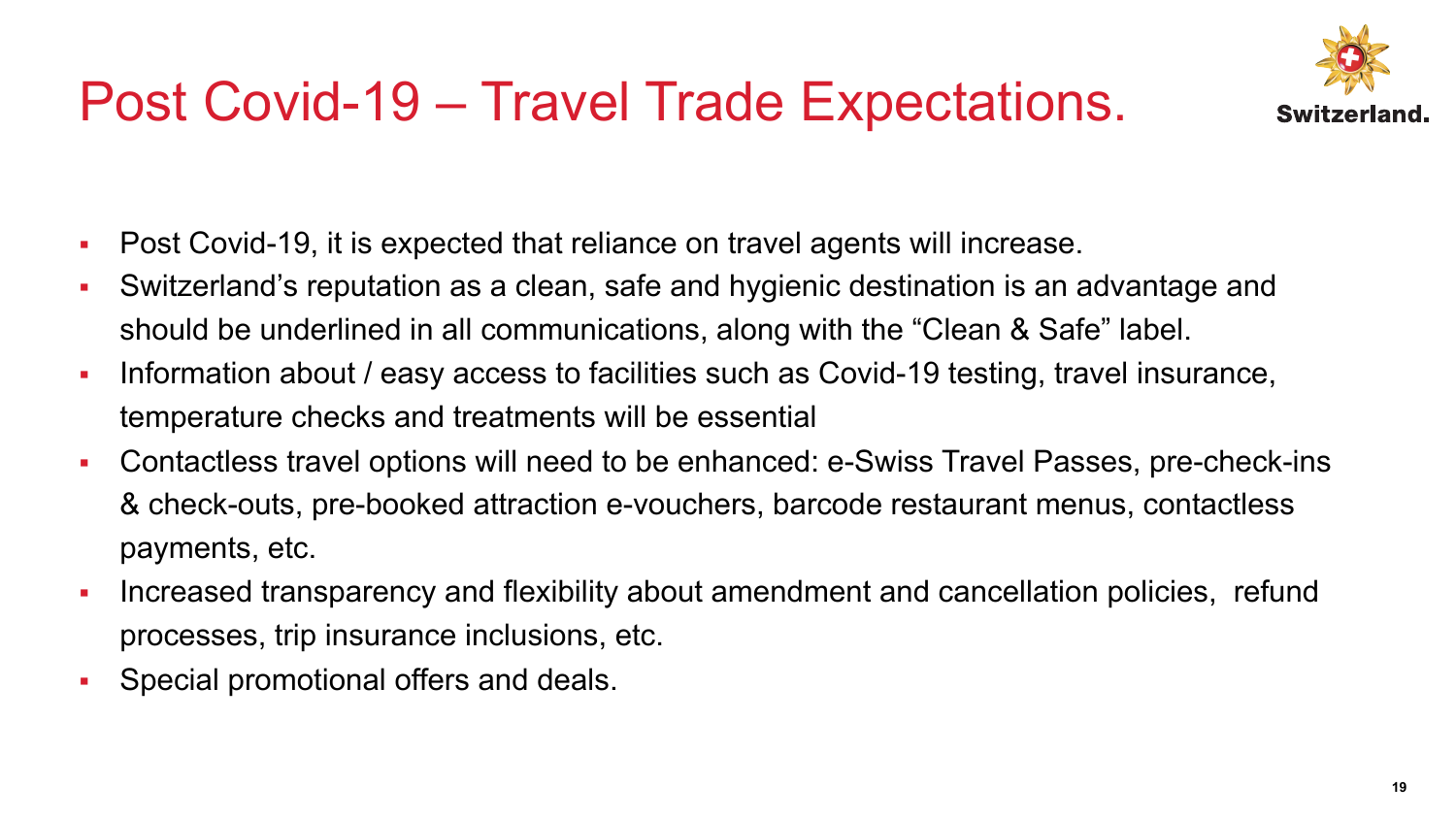#### KAM: Destination Trainings.



- Format: Series of in person destination training sessions for travel agents and travel operators
- § Primary Target: Tier II & Tier III cities
- Partners with local representatives have the opportunity to join in up to 4 trainings. The destination or product will be integrated in all the 8-10 Trainings
- Presentation duration: max.15 min/partner (approx. 8 to 10 slides)
- **Possibility of live streaming from Switzerland**
- § Approx. total no. of attendees: 350 (35 pax per city)
- § Budget: CHF 3'000.- (flights and hotels for local reps not included)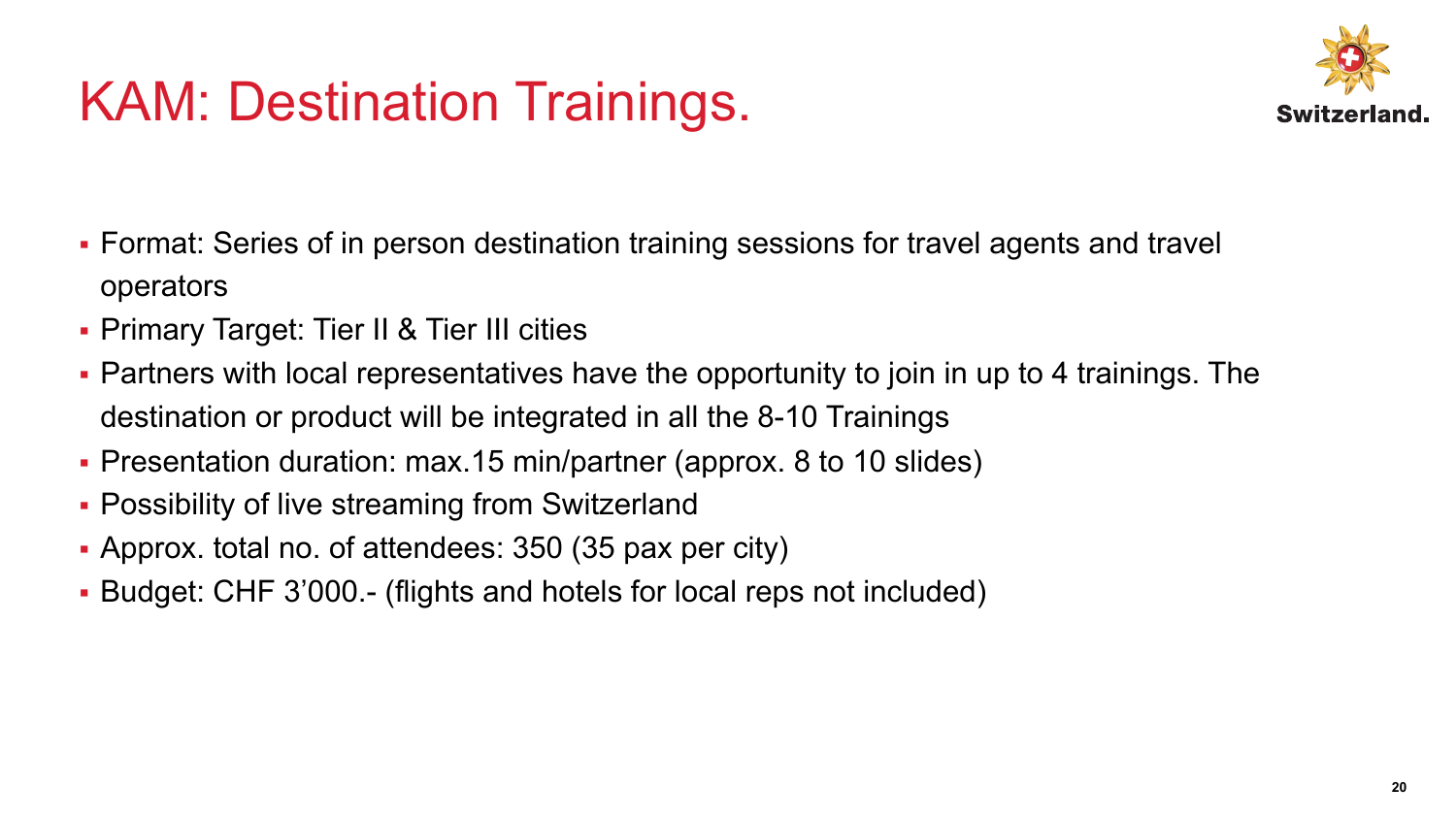#### KAM: Webinar for travel agents.



- § Format: Exclusive 45 min webinar slot or 15 min shared webinar slot with other partners
- Target: Min. 500 attendees per webinar
- Interactive platform: Live presentation to the trade, on-the-spot poll questions and surveys, Q&A session and quiz with gratification
- Possibility of live streaming from Switzerland
- Includes on/offline marketing campaign to advertise the webinar
- § Budget Exclusive 45 min slot: CHF 4'500.-
- § Budget 15 min shared webinar: CHF 1'500.-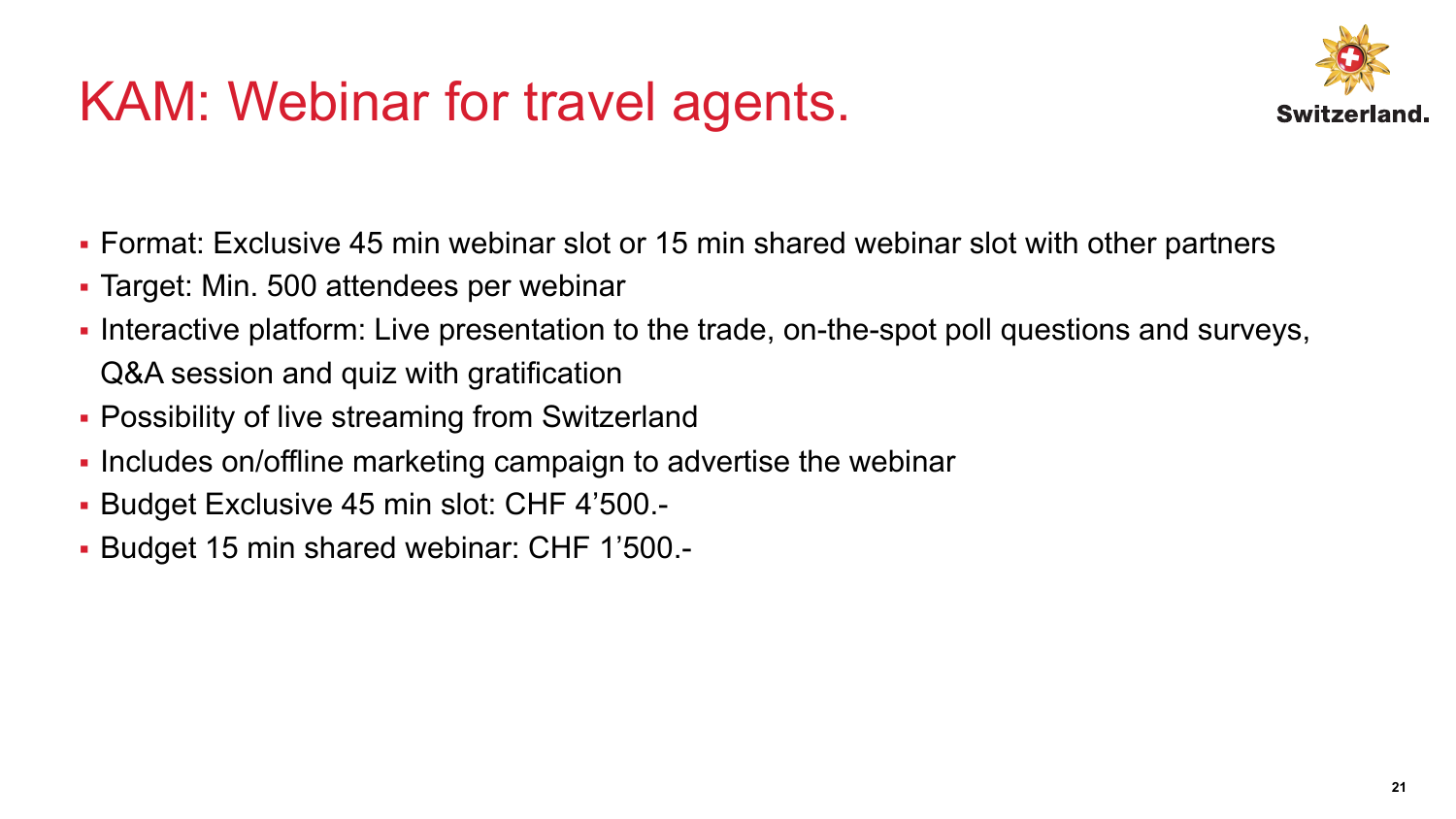#### KAM: "Swisstainable" Webinar.



- § With the aim of promoting Switzerland as a sustainable destination, we will be organising a Webinar on the topic of "Swisstainable"
- § 45 min webinar focused on "Swisstainable" destinations, experiences, products or offers
- Max. no. of participants: 4 partners
- Presentation duration per partner: 10 min
- § Budget: CHF 1'200.- / partner

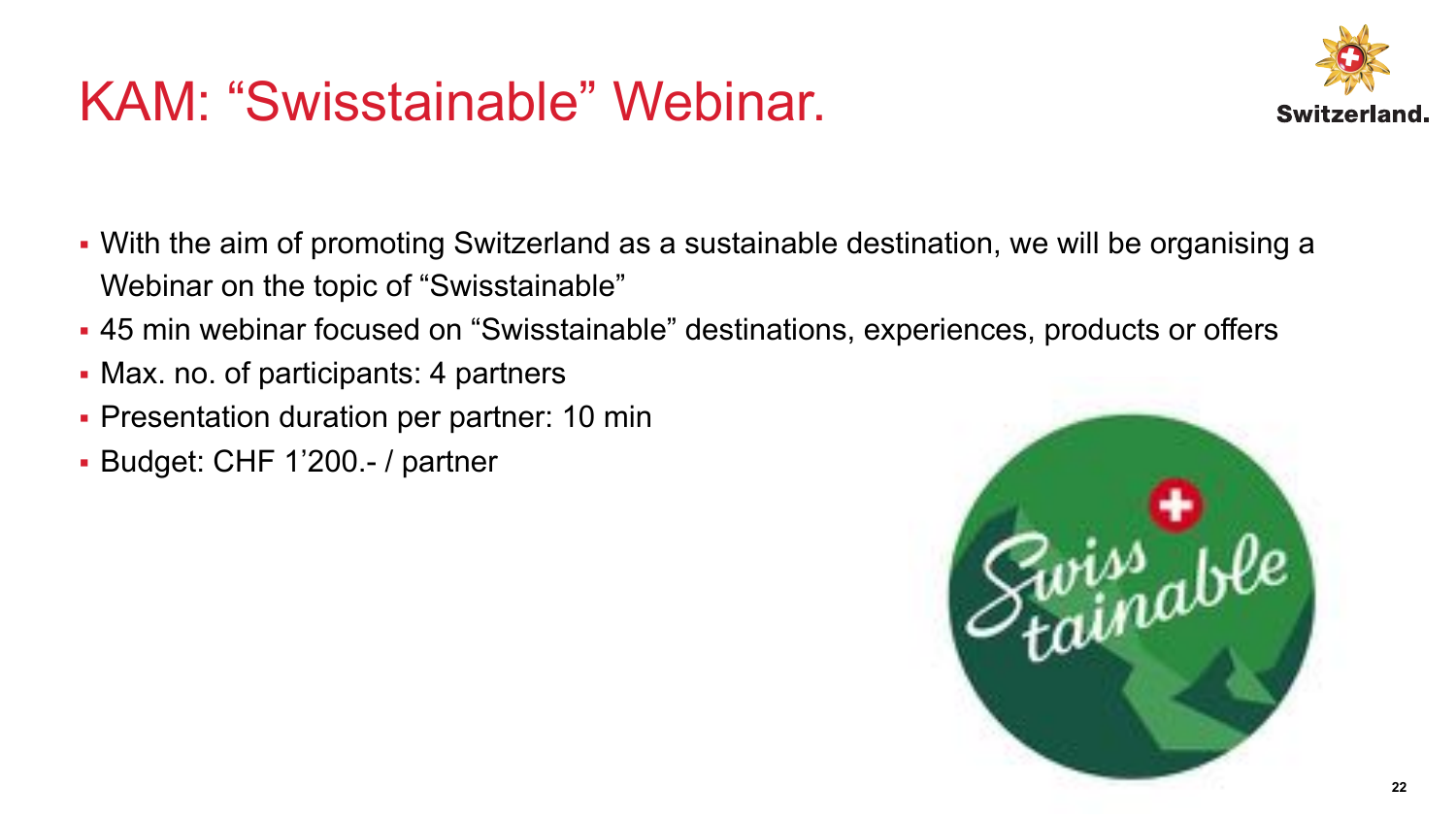#### KAM: India Workshop in Switzerland.



- § Format: One-to-One pre-fixed meetings with approx. 40 hosted Indian buyers, along with official opening and farewell dinner event, as well as pre- or post-tours.
- Duration per meeting: 20 min
- 1 solo table or max. 2 participants sharing a table
- § We are also looking for a destination which can host this event in 2023
- § Date: tbd
- § Budget: CHF 3'000.-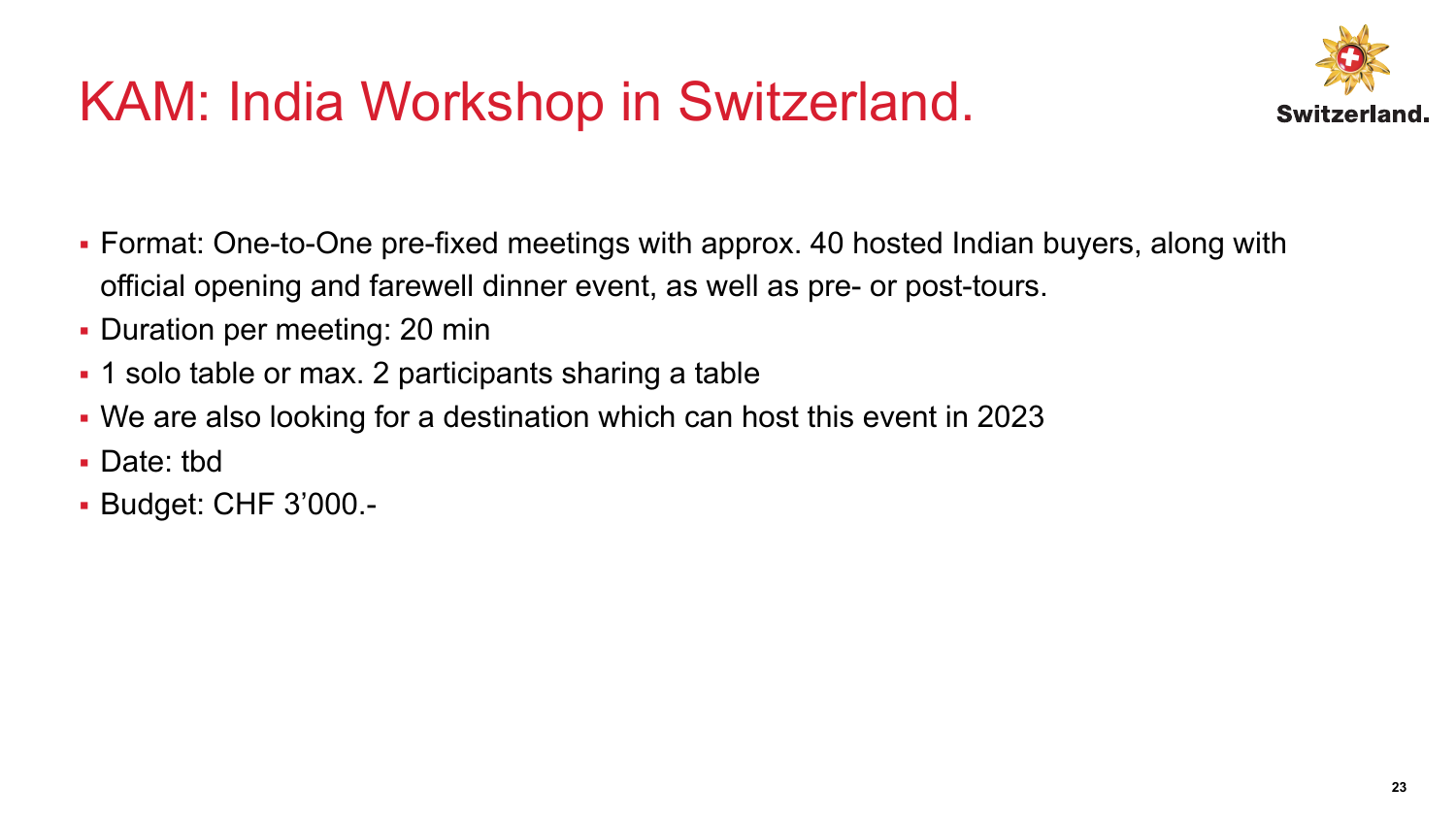

#### KAM: Switzerland Travel Experience (STE) India.

- Format: 5-day roadshow / workshop / promotional tour across India including special event where Swiss suppliers get an opportunity to meet and interact with hosted key VIP Indian buyers via One-to-One pre-fixed meetings
- § Cities: The cities will be defined later when the conditions for planning are in place.
- § Concept: the concept will be studied and possibly adapted according to the conditions in force
- § Date: tbd
- § Budget: CHF 9'000.- (incl. domestic flights + overnight stays during the roadshow).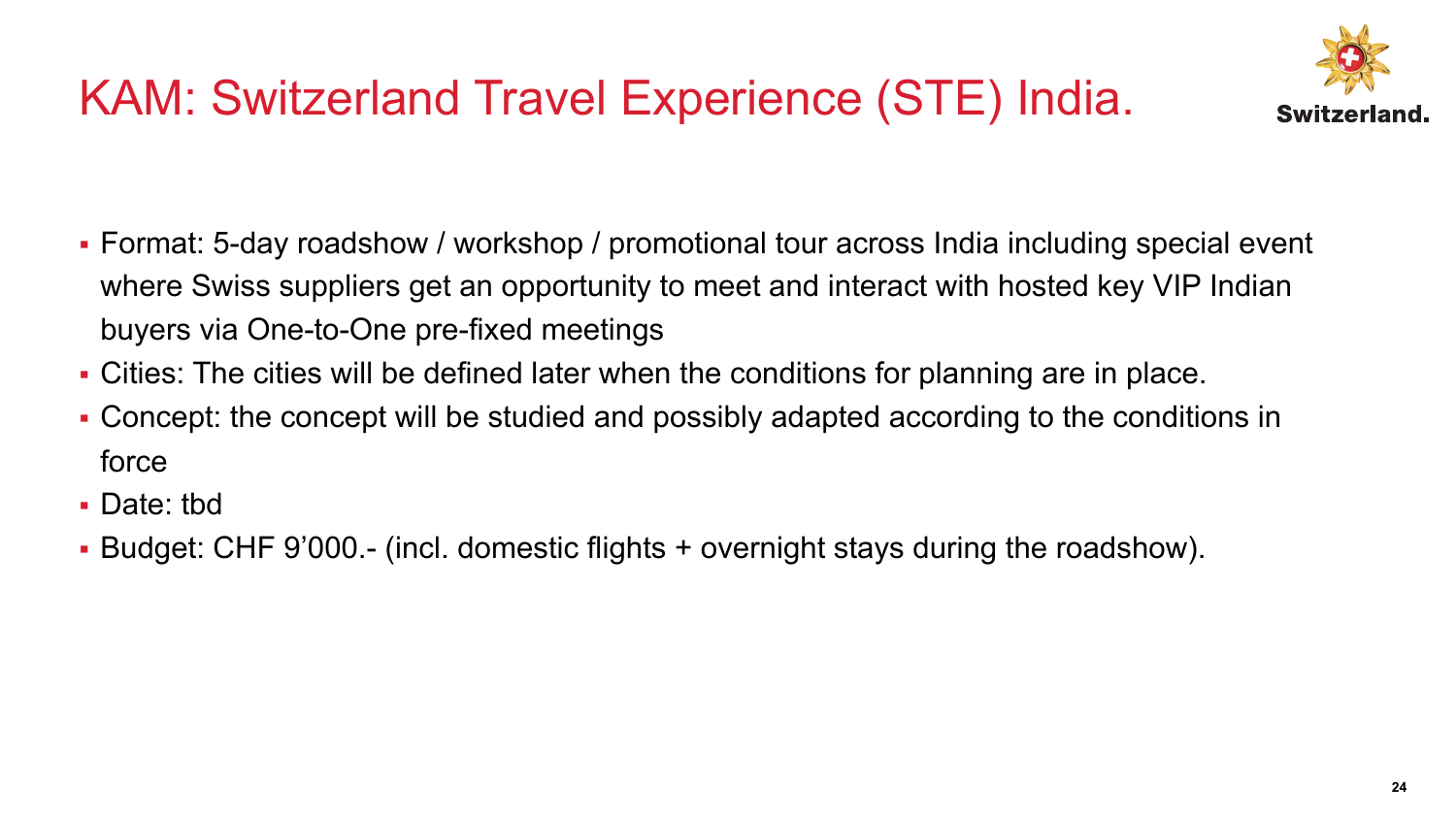#### KAM: Group Sales Call Tour.



- § 5-day sales call tour for group of partners with key agents in two tier I and one tier II city.
- Max. no. of participating partners per tour: 3
- Number of meetings guaranteed: 3 or max 4 per day
- § Budget: CHF 7'000.- (incl. Hotels and domestic travel for three participating partners)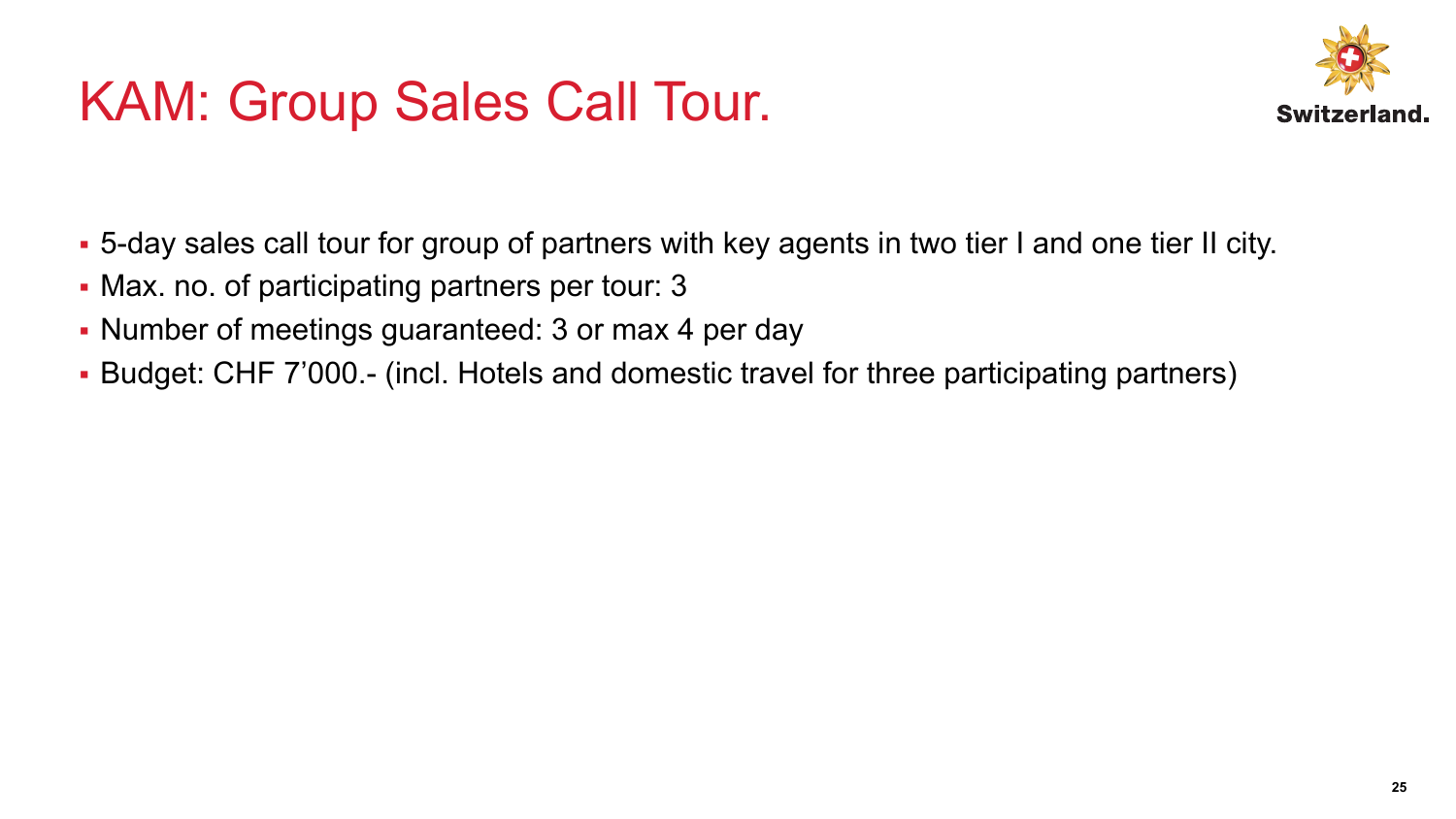#### KAM: Business plan with travel agents.



- § Business plans with niche travel agents that cater to a specific set of clients or sell specialized products: Families, luxury, winter travel, hiking/biking, etc.
- § Promoting specific partner products/services: Brochures, newsletters, itineraries, emailers, digital promotions, etc. in order to reach the clients
- We want to identify the niche and specialized TAs across the country who have a very strong / loyal clientele and promote unique / tailormade experiences in Switzerland like winter travel, wine tours, women-only tours, self-dive, luxury, wellness and spa, etc
- Media Plan created by TO and executed only post ST and partner approval
- Requires a share of investment also from the TO (50%)
- § Opportunity to highlight "Swisstainable" products and services offered by partners
- § Budget: CHF 7'500.-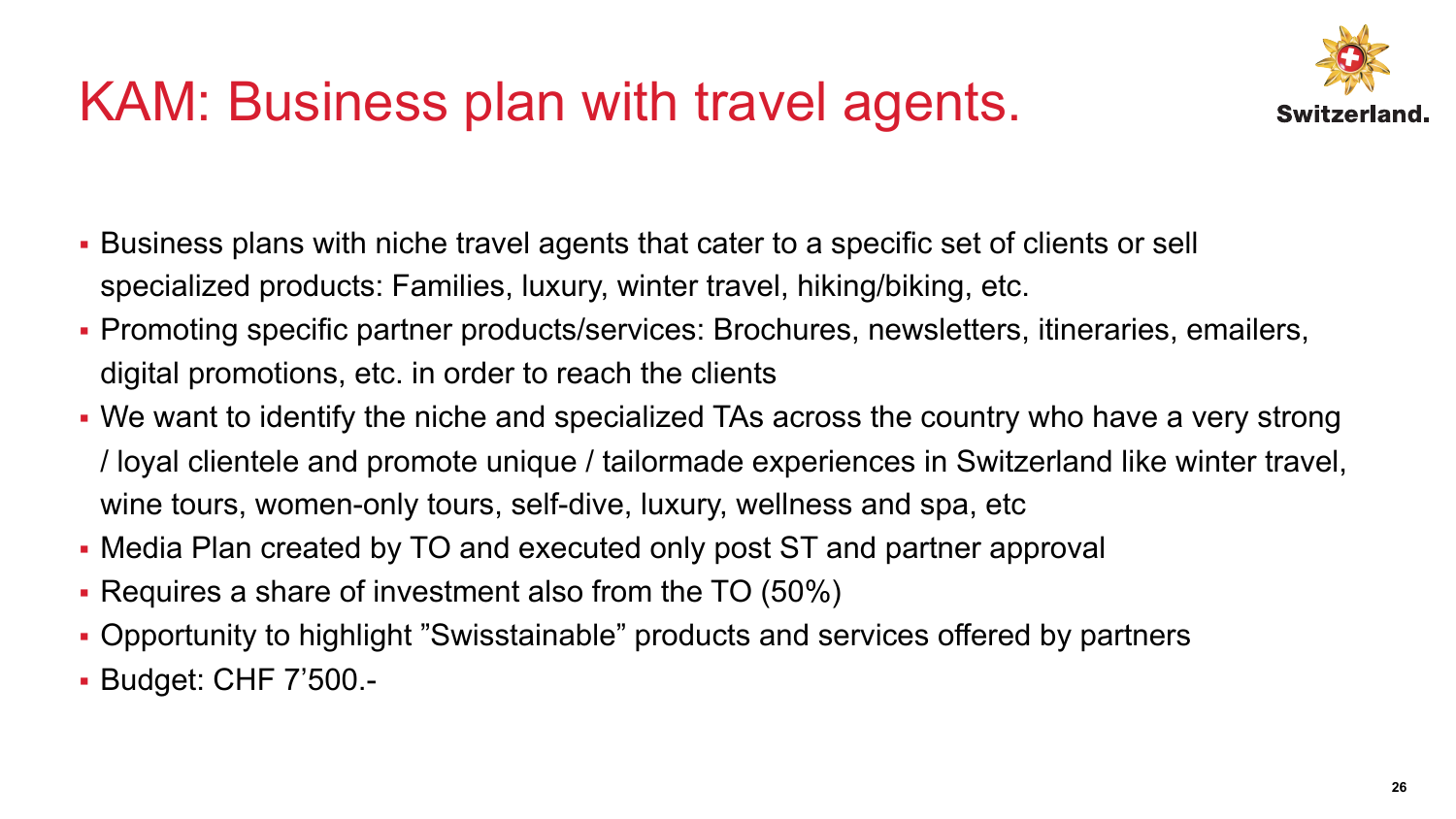#### KMM / KAM: Press Conference and Sales Calls.



- Press conference on day 1.
- Media Launch will formally announce summer / winter offerings from partner and Switzerland Tourism.
- § 45-50 representatives from various Media Houses will be present to cover the event.
- § 2-3 exclusive interviews with selected media houses.
- Coverage in top publications (both online and offline).
- § Followed by 4 days sales calls in Mumbai and Delhi.
- § Hotels and domestic travel included for three participating partners.
- § Budget: CHF 15'000.- (Hotels and domestic travel included for three participating partners)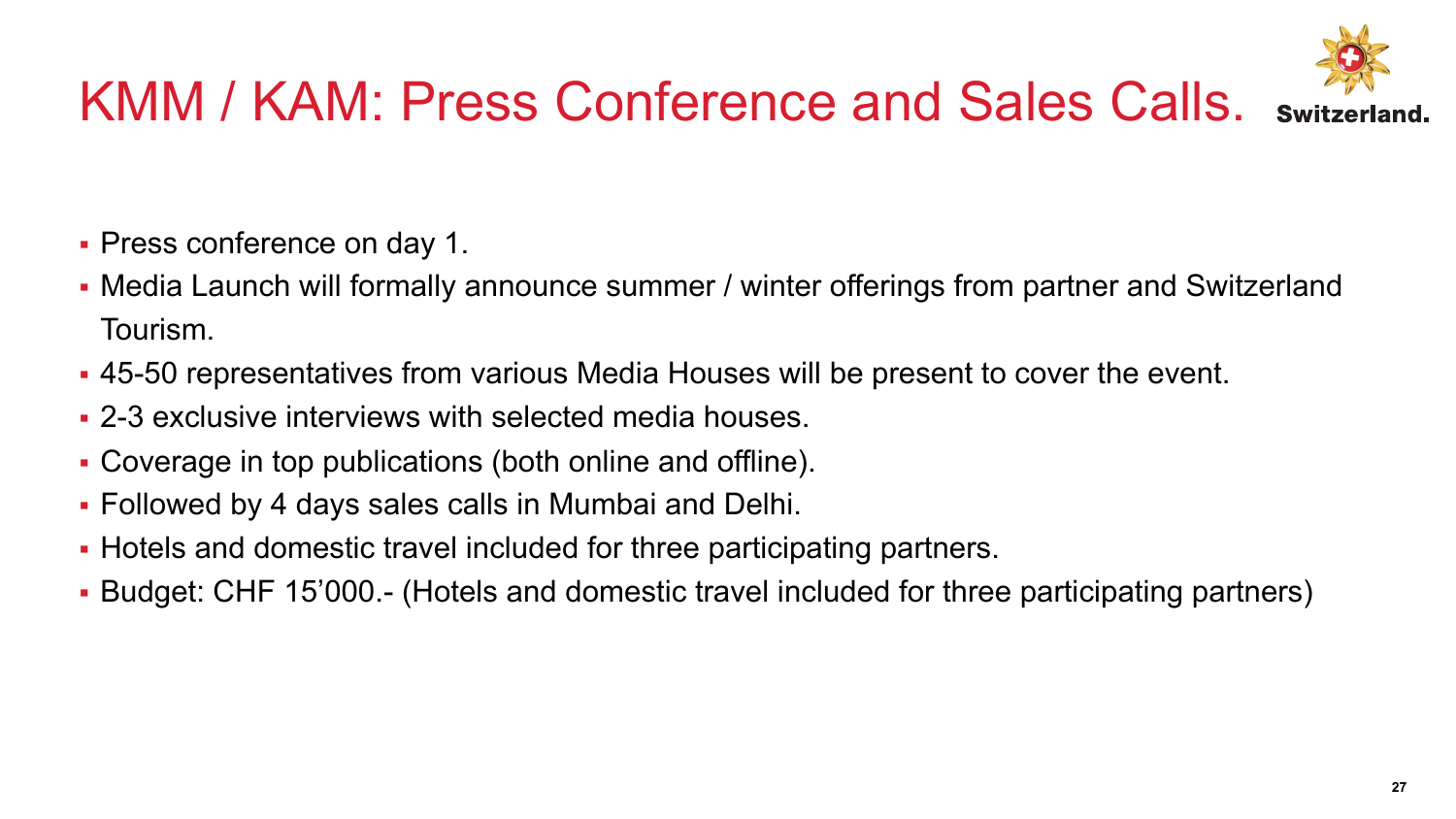### E -Marketing.



Switzerland.

Place, Region © Photographer Place, Region © Photographer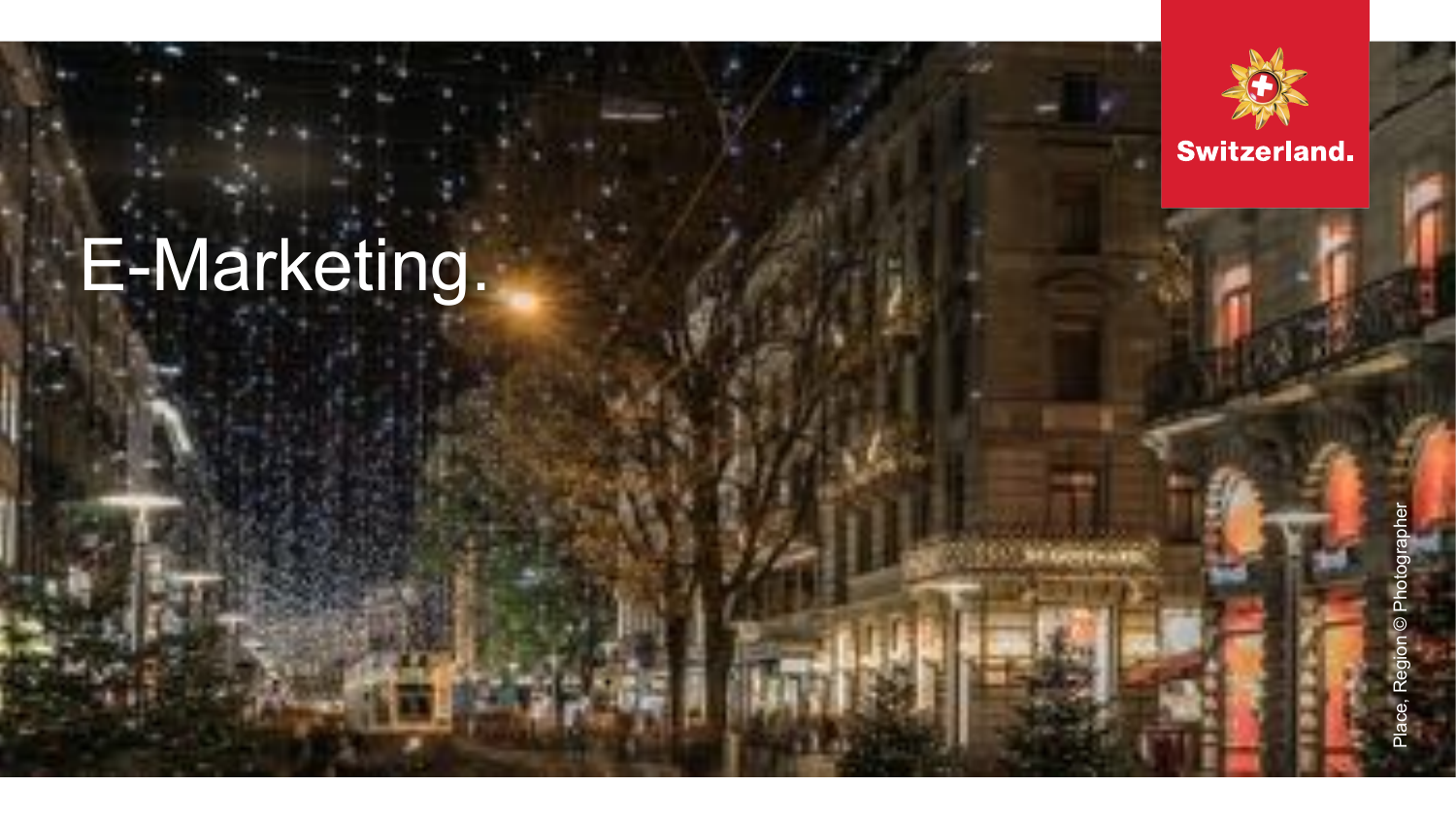#### Digital Overview in India.



- India had one of the strictest as well as the longest lockdown in 2020. This means more and more people logged on online for latest news, entertainment as well as shopping. This is especially true of our target audience – which is more and more comfortable with online mediums.
- § The new digital ecosystem in India includes close to a billion people growing at a scale unprecedented anywhere else in the world, giving us enormous opportunities to leverage the visibility to the right audience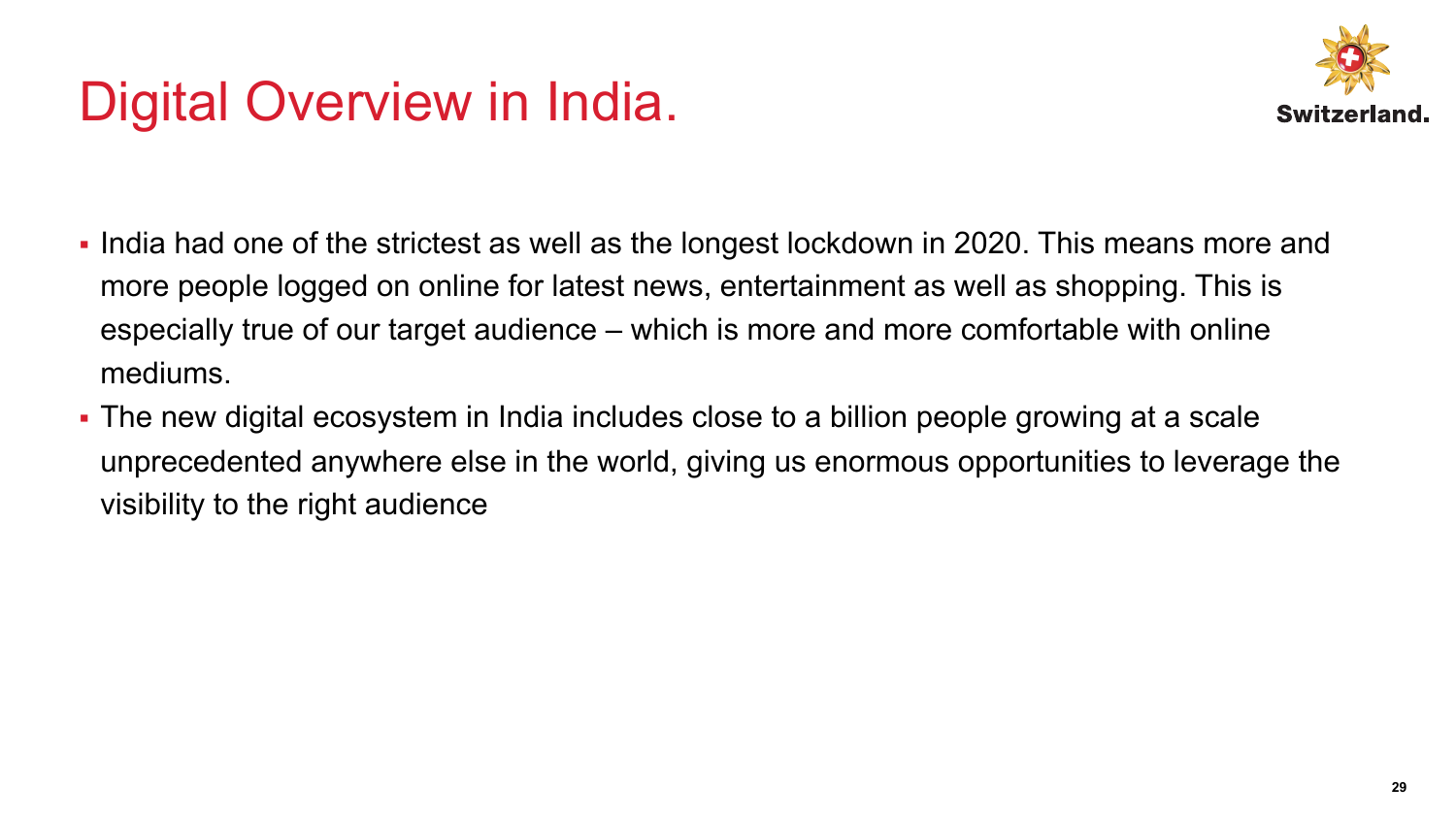#### E-Marketing: Digital Campaign.



- § We create a campaign specifically for your destination with content relevant to India via Display and Native ads.
- § Content to be placed on premium inventories with specific keyword targeting.
- The inventories to be considered for distribution would be top platforms i.e Times Network, BBC, Inshorts, Yahoo etc.
- § Budget: CHF 10'000.-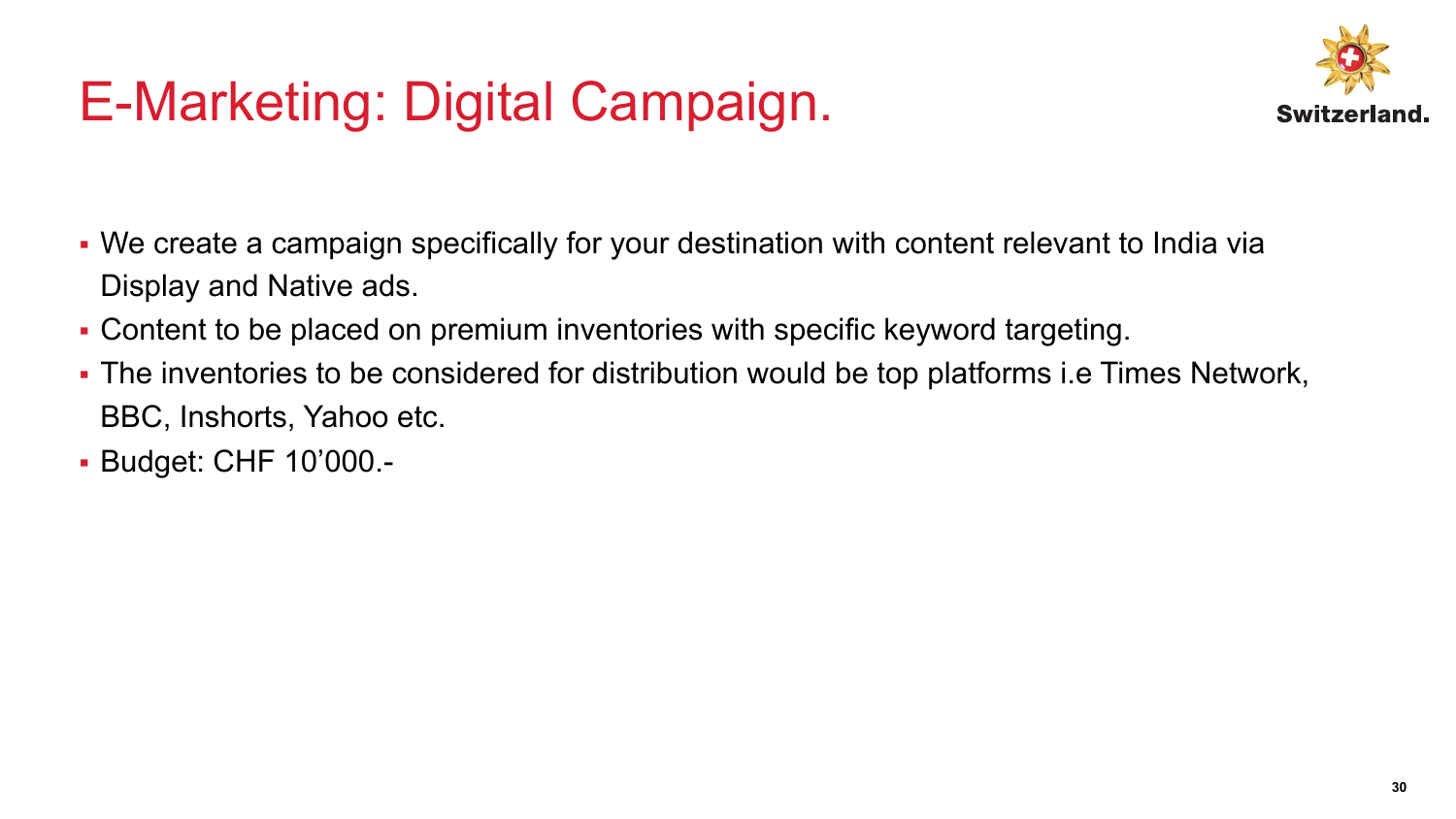

#### Social Media Campaign: Boosted Posts.

- Post promotion for your destination on our social media handles with content specific targeting and niche audience.
- Mimimum 6 boosted posts on Facebook and Instagram
- § Supported by organic posts on Twitter and LinkedIN
- § Budget: CHF 2'500.-